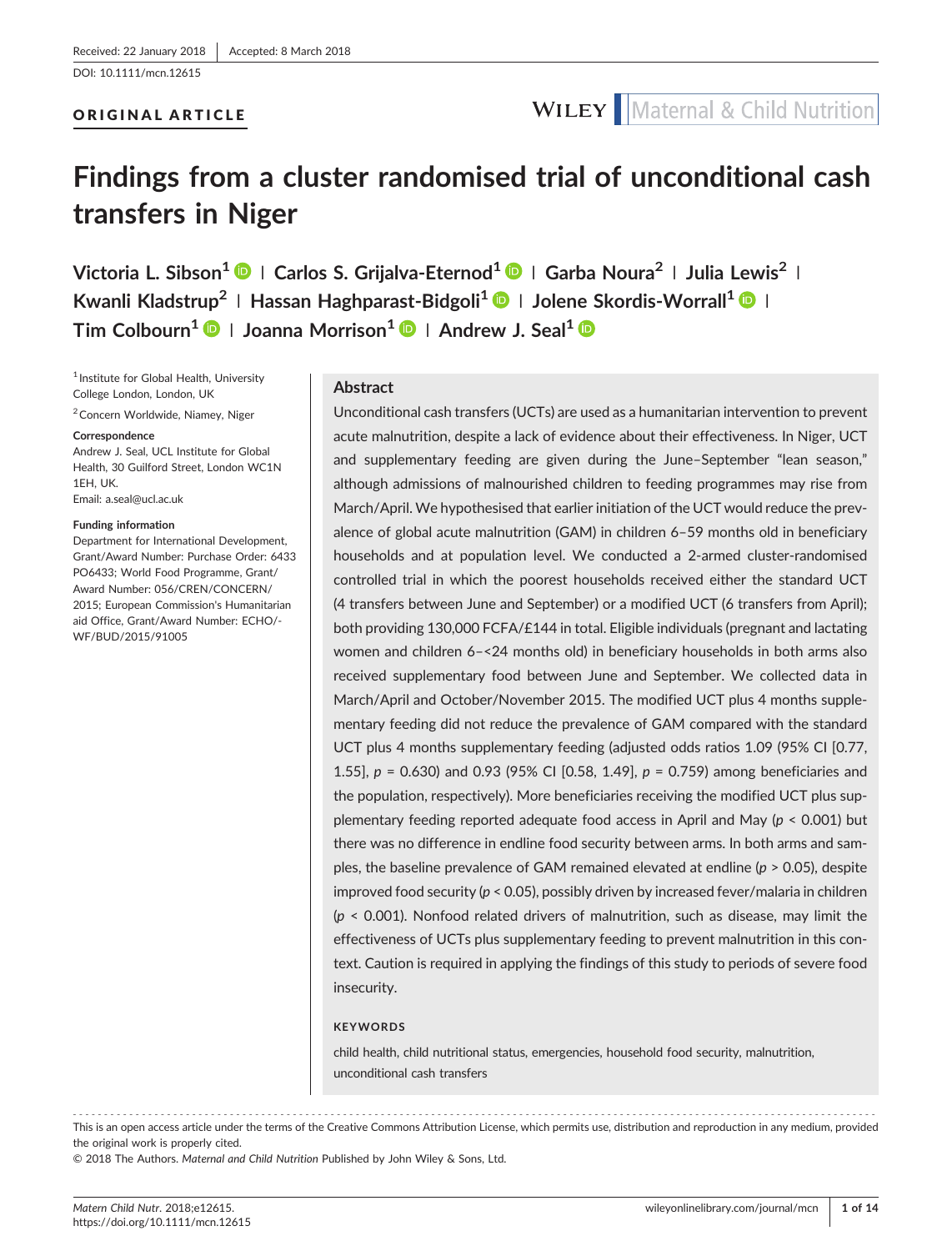## **2 of 14 BSON ET AL.** SIBSON ET AL.

## **1** | **INTRODUCTION**

Wasting (defined as weight for height < −2 Z scores) accounts for 14.6% of mortality among children under 5 years old (McDonald et al., 2013). Nearly a quarter of the world's nations have a prevalence of acute malnutrition (defined as weight for height < −2 Z scores or nutritional oedema) of at least 10% (United Nations Childrens' Fund et al., 2012), which is an "emergency requiring immediate intervention" (World Health Organization, 2000). The highest prevalence of acute malnutrition is in south Asia and sub‐Saharan Africa (United Nations Childrens' Fund, World Health Organization, & The World Bank, 2012), regions with frequent shocks such as natural disasters (Centre for Research on the Epidemiolgy of Disasters, 2015) and complex emergencies (Spiegel, Le, Ververs, & Salama, 2007), which often require humanitarian assistance.

Effective prevention of acute malnutrition requires addressing its causes, including food insecurity, deficiencies in the social/care environment, disease, and inadequacies in environmental health. However, in many humanitarian settings, food‐based approaches such as general food distributions and supplementary feeding, predominate (Bailey & Hedlund, 2012) despite limited evidence of effectiveness (Sguassero, Onis, Bonotti, & Carroli, 2012), implementation challenges (Hall, Oirere, Thurstans, Ndumi, & Sibson, 2011; US Centers for Disease Control and Prevention, 2013) and concerns about cost-effectiveness (Puett et al., 2013). These limitations have contributed to an increase in short‐term Unconditional Cash Transfer (UCT) and voucher interventions (Harvey, Proudlock, Clay, Riley, & Jaspars, 2010; Overseas Development Institute, 2015; World Food Programme, 2010). However, although cash/vouchers have the potential to address multiple causes of malnutrition in contexts with functional markets and adequate supply (Leroy, Ruel, & Verhofstadt, 2009), evidence for nutritional impact in humanitarian contexts is inconclusive. Most studies have focused on linear growth among beneficiaries of longer‐term Conditional Cash Transfers (CCTs) in development contexts (Manley, Gitter, & Slavchevska, 2013; Bastagli et al., 2016). A recent review of 14 studies of CCTs and UCTs in low and middle income countries that assessed anthropometry found that 9 had no impact on anthropometric outcomes. Furthermore, only five measured wasting and of these, only one (a CCT in a mixed rural/urban setting in Bangladesh) documented significant improvement (Bastagli et al., 2016).

The strongest evidence of the nutrition-related effect of cash transfers is on food security (Arnold, Conway, & Greenslade, 2011; Bastagli et al., 2016; de Groot et al., 2015; Fiszbien & Schady, 2009; Manley et al., 2013), but there remains a lack of robust studies of impact on health (Bailey & Hedlund, 2012; Pega, Liu, Walter, & Lhachimi, 2015) and the care determinants of child nutrition (Bailey & Hedlund, 2012; de Groot et al., 2015; Quisumbing & McClafferty, 2006; Schady & Rosero, 2008). Evidence from multiyear CCTs has shown they can improve uptake of health services where these are available (Bastagli et al., 2016; de Groot et al., 2015; Fiszbien & Schady, 2009) and improve hygiene practices (de Groot et al., 2015). However, these do not often translate into improved health or nutrition outcomes (Fiszbien & Schady, 2009). In humanitarian settings in particular, cash is unlikely to impact on

#### **Key messages**

- Starting the UCT earlier and providing the same amount of cash over 6 months instead of 4, alongside 4 months supplementary feeding, temporarily increased beneficiary food security, but did not impact on children's nutritional status at end line.
- GAM prevalence remained static and elevated, despite improved food security; probably due to a deteriorating health situation.
- Strengthening interventions to tackle malaria, as well as providing seasonal cash and food, may better protect children from acute malnutrition.
- Future studies should test combined health and food security interventions and explore the assumption that the targeting of low income households leads to population level impact.

health unless access to quality services is only limited by poverty (Bailey & Hedlund, 2012).

Given the consensus that cash transfers are unlikely to affect nutritional status when implemented in isolation (Bailey & Hedlund, 2012; Bhutta et al., 2013; de Groot et al., 2015), studies in contexts prone to shocks have mostly tested the effect of cash combined with supplementary feeding or nutrition-related education, finding combinations more effective than cash or food alone (Ahmed, Quisumbing, Nasreen, Hoddinott, & Bryan, 2013; Langendorf et al., 2014). The lack of compelling evidence regarding the impact of cash transfers on nutrition‐related indicators is likely due to differences in programmatic context, implementation, and design (Bastagli et al., 2016), including targeting, amount, duration, and timing (Arnold et al., 2011; Manley et al., 2013). More studies are therefore required to build the evidence base on where, when, and how cash‐based interventions are effective against acute malnutrition.

Seasonal UCTs have been implemented by international non‐ governmental organisations in Niger since 2008 with humanitarian funding to coincide with the preharvest lean season. However, there is inconclusive evidence of their nutritional impact and questions about how to optimise their design remain (Aker, Boumnijel, McClelland, & Tierney, 2011; Aker & Nene, 2012; Bliss et al., 2016; Bliss & Golden, 2013; Fenn, Noura, Sibson, Dolan, & Shoham, 2014; Langendorf et al., 2014; Poulsen & Fabre, 2011; Save the Children, 2009). Furthermore, monthly trends in the admission of acutely malnourished children to feeding programmes indicate that acute malnutrition incidence may not coincide with the lean season, as admissions may rise before and/or after (Figure S1.1). There was also an absence of studies on the nutritional impact of this targeted intervention at the population level, despite the assumption of operational agencies that socio‐economic targeting will prevent rising acute malnutrition prevalence.

We tested whether starting the UCT 2 months earlier, but providing the same total amount of cash over 6 months instead of 4,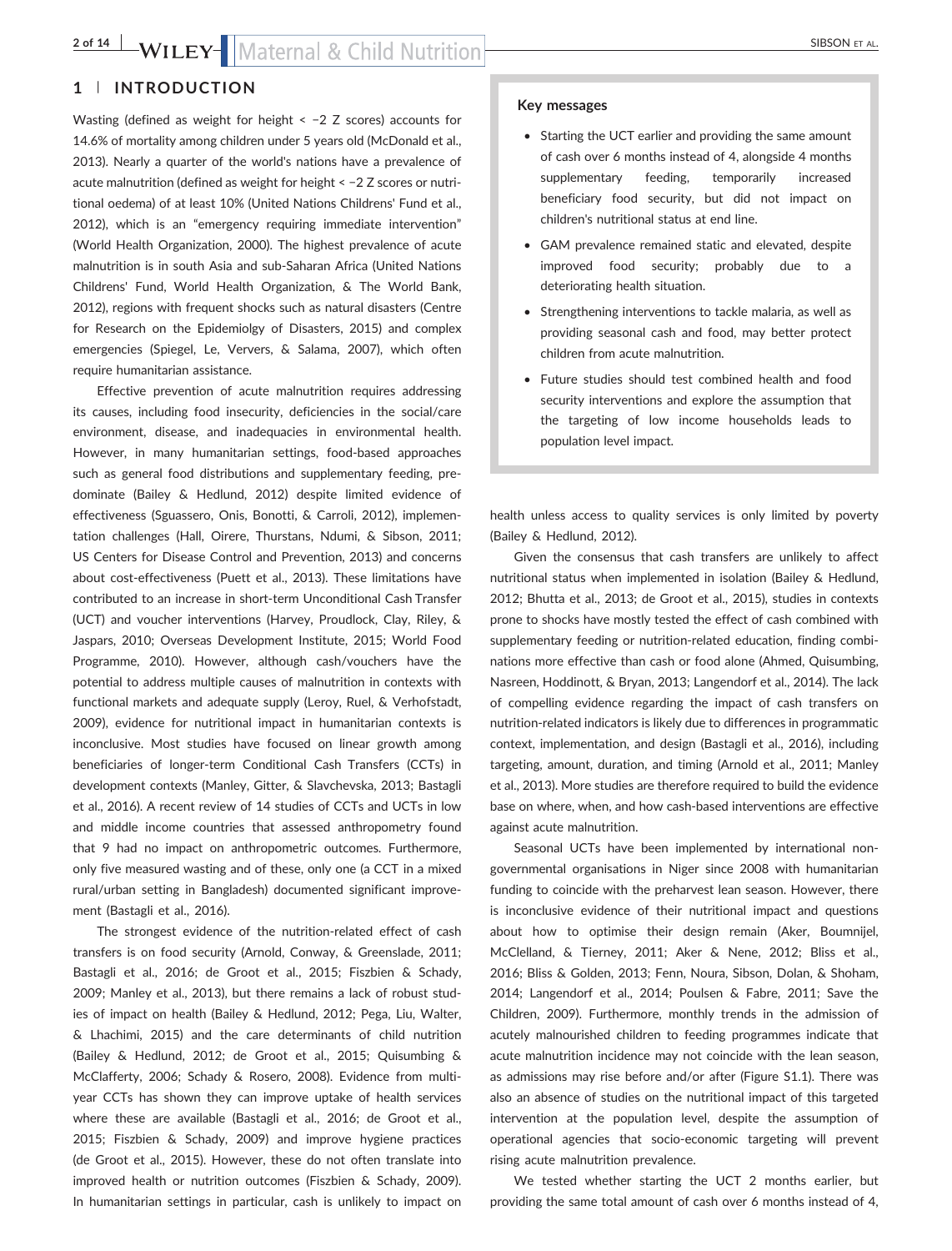alongside supplementary food for pregnant and lactating women and children 6–<24 months between June and September, would reduce the prevalence of acute malnutrition in children in targeted households and in the general population. The study protocol was published in 2015 (Sibson et al., 2015).

### **2** | **PARTICIPANTS AND METHODS**

### **2.1** | **Ethics**

The trial (ISRCTN 25360839) was approved by the Comité Consultatif National d'Ethique in Niger (ID number 021/2014/CCNE) and University College London (project ID 6543/001). Informed written consent was obtained from all participants.

#### **2.2** | **Setting**

The study setting was the rural communes of Affala and Takanamatt in the department of Tahoua, southwest Niger. Hausa is the largest ethnic group, followed by Tuareg and Fulani. The sedentary, agropastoral communities rely on the single, unpredictable rainy season between June and September. This is also the "lean" season, when stores of crops harvested the previous year begin to run out and the prices of goods with lower availability increase in the market (Figure S1.2). Rain‐fed millet, sorghum, and cow peas are harvested September–November. However, most households produce insufficient cereals for subsistence, and also undertake daily labour, labour migration, petty trade, and borrow and sell assets to maintain food access (Anonymous, 2012). Livestock holdings are small, typically a few sheep/goats, fowl, and a donkey for the poorest, whereas the better‐off may own cattle and/or camels (Anonymous, 2012). Besides food insecurity, challenges in the public health, social, and caring environments also exist. There is a chronic shortage of water in most areas, poor hygiene practices, and few latrines (Hampshire, Casiday, Kilpatrick, & Panter‐Brick, 2009). Malaria is endemic during the rains (Blanford, Kumar, Luo, & MacEachren, 2012) and diarrhoea and acute respiratory infection (ARI) rates are also high (Hampshire, Casiday, et al., 2009). Despite a policy of free health care for children under 5 and pregnant women, there is low utilisation due to facility inaccessibility (Blanford et al., 2012) and household prioritisation of livelihood preserving activities over health‐seeking (Hampshire, Panter‐Brick, Kilpatrick, & Casiday, 2009). Nutrition surveys of Tahoua indicate that the Global Acute Malnutrition (GAM) prevalence (weight for height Z‐score (WHZ) <−2 (WHO 2006 growth standards) and/or oedema) consistently remains concerning (>10%; World Health Organization, 2000) during the lean season and/or post‐rains/harvest.

Since 2006, the international non‐governmental organisations Concern Worldwide (hereafter Concern) has been working with the government in the communes of Affala and Takanamatt to prevent and treat acute malnutrition. Concern started implementing livelihoods and water, sanitation and hygiene programmes in 2009 and began annual, seasonal UCTs in 2010.

### **2.3** | **Outcomes**

Using a cluster‐randomised controlled trial study design, we assessed impact both among children in beneficiary households and in the general population (i.e., a representative sample of beneficiaries and nonbeneficiaries), hypothesising that the earlier UCT would be more effective at preventing acute malnutrition in both populations. The primary outcome was the prevalence of GAM in children aged 6–59 months. Secondary outcomes reported here include prevalence of mid‐upper arm circumference (MUAC) <12.5 cm and/or oedema in children 6–59 months (which we report as prevalence of low MUAC only because of the small number of oedema cases); mean WHZ (WHO 2006 growth standards) in children 6–59 months; mean MUAC in children 6–59 months; and mean household expenditure, household dietary diversity score, and individual dietary diversity score in children 6–59 months (which we report for children 6–23 and 24–59 months separately, because the former age group is that used for internationally recommended IYCF indicators and there is no internationally agreed indicator for the latter). Testing of hypotheses with anthropometric outcomes was conducted using adjusted regressions models, whereas a difference in difference approach was used to describe changes in potential mediating factors and nonanthropometric secondary outcomes. We also conducted a process evaluation to describe the context and fidelity of intervention implementation, to aid interpretation of the results and assess generalisability. This involved the collation of routinely collected programme and health facility M&E data, interviewing key programme staff and conducting field visits.

#### **2.4** | **Population**

Our main study population of interest was children, aged 6–59 months, living in villages that had been selected to receive the UCT by humanitarian targeting criteria. All children in this age range and living in these villages were eligible for inclusion. We exhaustively sampled all beneficiary households in the targeted villages (*n* = 2,073), and included all children 6–59 months within. We used simple random sampling (probability proportional to cluster size) to sample 500 nonbeneficiary households in these same villages in which we also exhaustively sampled children 6–59 months old. We used Concern's village‐level household census and calculated an average of 1.79 eligible children per household. We collected household level data whether or not the household had any eligible children.

Eligibility for the UCT was determined by Concern according to their usual three‐step procedure: (a) selection of villages that had received cash in 2014 and/or 2013 and had a forecasted production deficit in 2015; (b) wealth ranking using household survey data (drawing on the principles of the Household Economy Approach that categorises households as "very poor," "poor," "middle," and "better off"; Boudreau et al., 2008); and (c) selection of all the very poor and as many of the poor as possible, until funds were fully allocated. The poorest households typically had less than 10 members, possessed nine chickens, five sheep/goats, no large ruminants, cultivated fewer than 4 ha, forecast fewer than 5 months yield from their last harvest and earned less than 35,000FCFA/month. This led to the UCT being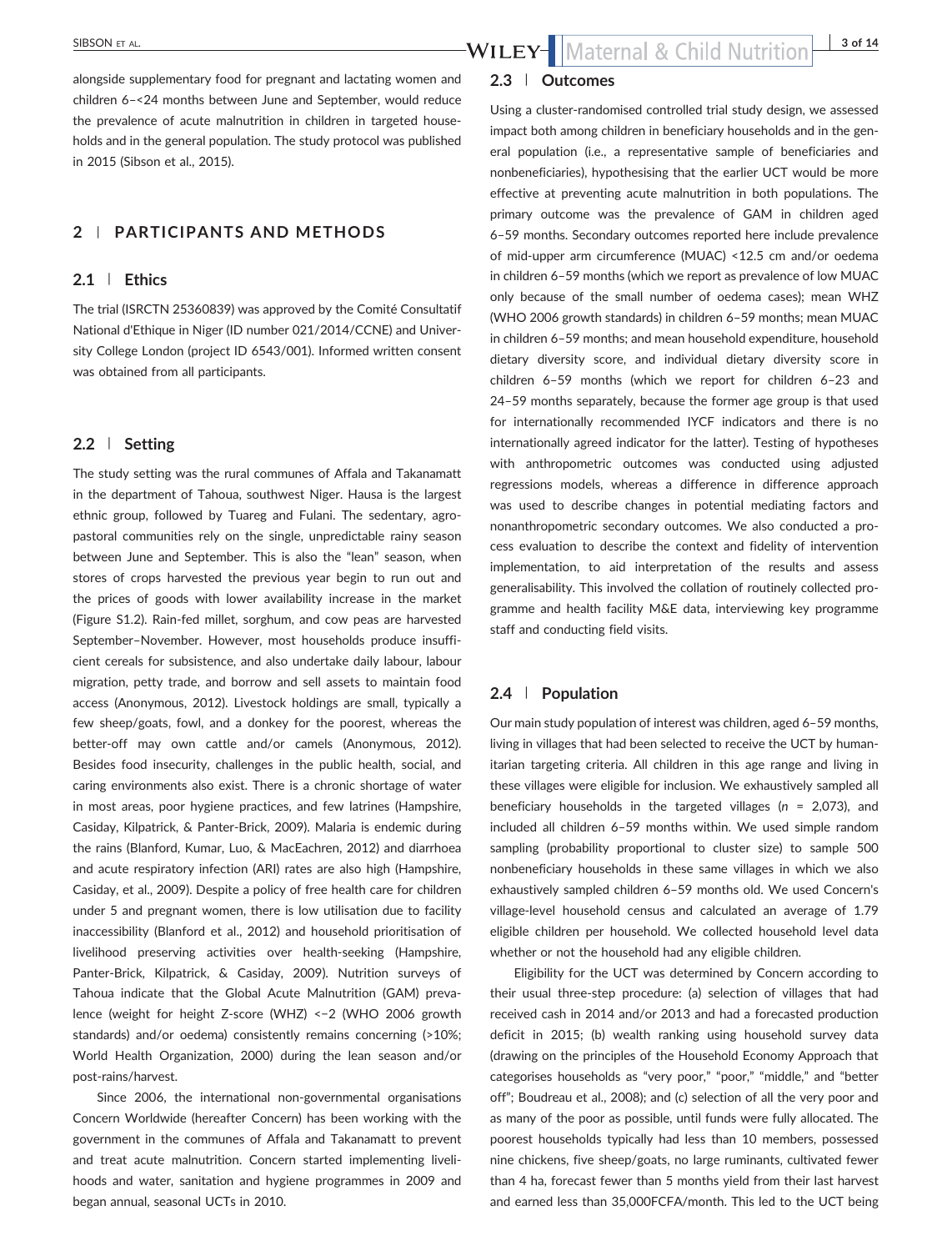## **4 of 14 BSON ET AL.** SIBSON ET AL.

targeted to 42% of households in the study villages. Concern's household definition was a group of people preparing and eating food together. There were no exclusion criteria for households but we excluded disabled children.

#### **2.5** | **Randomisation**

The unit of randomisation was a cluster of villages assigned to receive UCT at the same cash distribution point (CDP), which was within 5 km of the village. We used a clustered design because the intervention was delivered at the village level. There were 25 CDPs in total and to ensure reasonable balance in sample size between arms, we grouped CDP serving smaller populations into a single cluster prior to randomisation. We also limited cluster size by excluding the four largest villages prior to randomisation. This resulted in 20 clusters containing 39 villages. Clusters were randomised in a 1:1 ratio to either the "standard" (June UCT initiation) or the "modified" (April UCT initiation) intervention. The randomisation was undertaken in a public meeting of village leaders managed by the study coordinator. The names of the villages in each cluster were written on papers, one paper per cluster, and placed into identical envelopes that participants blindly selected one‐ by-one for sequential allocation of clusters to the two arms.

### **2.6** | **Interventions**

The standard UCT intervention consisted of a monthly transfer of 32,500FCFA (equivalent to £36), for 4 months between June and September 2015; total 130,000FCFA (equivalent to £144). The transfer was designed to allow purchase of a food basket similar to the World Food Programme household ration (cereal, pulse, and vegetable oil) that would meet 75% of the daily energy needs of a seven-person household. The modified UCT intervention consisted of 21,500FCFA/month (£24) in April, May, July, August, and September and 22,500FCFA in June; total also 130,000CFA. In both arms, cash‐in‐hand was given to female household representatives. At each distribution beneficiaries first had to attend an education session, which included suggestions on buying food for children, following which women and children were screened for acute malnutrition and provided referral slips as necessary. After this, beneficiaries received their cash. In addition, between June and September, beneficiary households in both study arms were also given 200 g/day Super Cereal Plus for each child 6–<24 months (providing 820 kcal/day) and 250 g/day Super Cereal and 75 g/day vegetable oil for each pregnant/ lactating woman (providing 1,613 kcal/day).

#### **2.7** | **Sample size**

The required sample of beneficiary children, aged 6–59 months, was calculated using the *clustersampsi* command in Stata (Hemming & Marsh, 2013), to allow detection of a difference in endline GAM prevalence between the arms of 7% points. Based on previous data from the area, we assumed an average cluster size of 176 children with 1.8 children per household, a baseline GAM prevalence of 21% (Bliss  $&$  Golden, 2013), an ICC = 0.0138, and allowed for a 5% Type 1 error risk and 80% power. The total calculated sample size required was 3,520 children in 1,956 households, in 20 clusters. A sample of 500 nonbeneficiary households was determined pragmatically, being the maximum additional number of households we could enumerate with our available resources. This sample was allocated between clusters according to the number of households in each cluster. During data collection, 100% of beneficiary households and 17.6% of nonbeneficiary households were sampled from each cluster.

#### **2.8** | **Data collection**

We collected quantitative data in March–April 2015, before the intervention (baseline), and in October–November 2015, after the intervention (endline), using structured questionnaires in Samsung Galaxy G2 7.0‐inch tablets running PSI Fusion software. We trained study staff over 2 weeks before both rounds, including anthropometry standardisation tests. Data were collected at the respondents' homes. Children's anthropometric measurements (weight, height, MUAC) were taken and recorded twice and presence/absence of oedema checked at each time point. Weight was measured to 100 g using an electronic scale (SECA model 870). Length in children <24 months and height in children  $\geq$ 24 months were measured to 1 mm using a stadiometer (Infant/child/adult ShorrBoard). MUAC was measured on the left arm using a TALC‐UK insertion tape to 1 mm. Peripheral blood was collected from a finger prick using a safety lancet and haemoglobin concentration was assessed to 0.1 g/dl precision, using a portable photometer HemoCue® 301 analyser. Acutely malnourished and/or anaemic children were referred for treatment. Unfortunately, we are not able to report the results of the haemoglobin analysis in this paper due to concerns about the reliability of the data. Four‐week retrospective morbidity among children was collected by caregiver recall, for a range of common symptoms and/or diseases.

In addition to primary data collection, we compiled Concern's routine quantitative monitoring data and undertook interviews with programme staff for the process evaluation. More specifically on the evaluation of intervention implementation, we used monitoring data made available by Concern that described accessibility, acceptability, timeliness, and coverage. Data on accessibility and acceptability came from distribution monitoring undertaken by Concern staff on the day of distribution (between June and September only), in which a small randomly selected sample of beneficiary women were administered a short questionnaire. Data on timeliness came from interviewing the deputy programme manager. Data on coverage came from monthly programme implementation reports.

#### **2.9** | **Data processing and analysis**

We used Stata version 14 (StataCorp, 2015) for data management and analysis. Thirty-day expenditure was estimated by adding all recalled spends for the last month (mostly food stuffs) and the average spend over 30 days on additional items such as rent and health care, calculated from recalled spends made during the previous 6 months. An asset index was created using principal components analysis (Vyas & Kumaranayake, 2006) using a list of 33 assets considered neither too rare nor too common; for this we used a 5% cut‐off value; for example, >95% of households had access to land so this was too common a commodity to be included in the index. The household food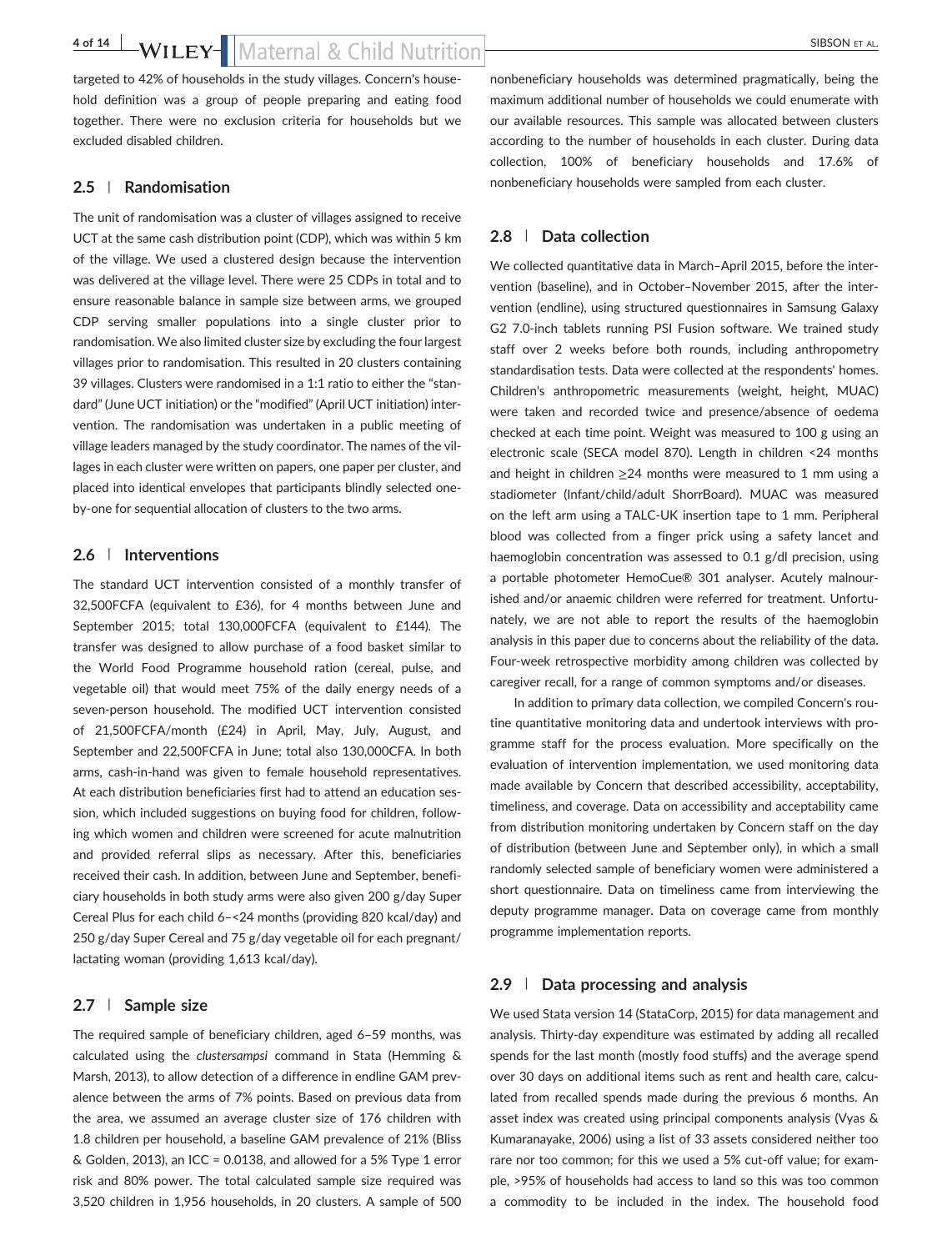insecurity access scores, reduced coping strategies index scores, food consumption scores, household dietary diversity score, and months of adequate household food provisioning were calculated using standard procedures (Bilinsky & Swindale, 2007; Coates, Swindale, & Bilinsky, 2007; Maxwell & Caldwell, 2008; Swindale & Bilinsky, 2006; World Food Programme, 2008). Improved water sources included piped water, taps, boreholes, protected wells, and rain water. Improved latrines included flush to septic system or pit, pit, and composting latrines. Infant and young child feeding practice indicators were calculated using standard definitions (World Health Organization, 2008), with the exception of the dietary diversity score for children 24– 59 months, for which we used seven food groups: grains; roots and tubers; legumes and nuts; dairy products; flesh foods; eggs; vitamin A‐rich fruits and vegetables; other fruits and vegetables. Child's age at endline was derived from birth date or estimated using a local calendar of events. Age at baseline was estimated as endline age minus the follow‐up period because of better endline data reliability. The anthropometric indices, WHZ and height for age Z-score (HAZ), were calculated using the *zanthro* command (Vidmar, 2013) and flagged values were excluded from analysis according to the cut-offs: WHZ <-5 and >5 (*n* = 5) and HAZ <−6 and >6 (*n* = 25; Crowe, Seal, Grijalva Eternod, & Kerac, 2014). Further exclusions of height, WHZ, and HAZ data were made on the basis of implausible longitudinal gains in height of <0.00 ( $n = 50$ ) or  $\geq 15.00$  cm ( $n = 9$ ). The latter value was used as the +3 Z-score length increase in children aged 6-18 months over 6 months in the reference population is 11.9 cm (World Health Organization, 2016). For MUAC, the following baseline measurements were excluded from analysis for being biologically implausible: 33 mm ( $n = 1$ );  $\geq 125$  mm from participants with WHZ < −4 WHZ (*n* = 3); <125 mm from participants with WHZ ≥1 (*n* = 2); and at endline measurements  $\geq$ 125 mm from participants with WHZ <−4 (*n* = 2). Examination of longitudinal MUAC change indicated one additional value (−96 mm) to exclude.

The primary outcome, endline GAM prevalence in children 6– 59 months old at baseline, was analysed at individual level using mixed effects multilevel logistic regression, accounting for variation at the cluster level using random effects. Covariates included baseline WHZ, sex, and age and those found to differ between arms at baseline (tested using chi square/*t* tests on transformed data as necessary). We tested for baseline differences between arms because we anticipated that the small number of clusters would produce some significant variation by chance (Hayes & Moulton, 2009). Secondary nutrition outcomes at the individual child level were also analysed using adjusted mixed effects multilevel regressions. We did investigate whether commune had any predictive value for our outcomes and it did not. We did not collect village level data because of resource constraints but we do not think that this would have impacted on the results. Endline differences between arms in possible determinants of undernutrition were analysed using a difference in differences approach, with the exception of infant and young child feeding practices for which the age‐limited groups for each indicator rendered difference in difference analysis impossible. Instead, to test for any differences in these variables at endline, we performed comparative cross‐sectional analyses. It should be noted that predictors and outcome measures were analysed using different approaches because the odds ratio allowed

for an adjusted model to be constructed to test the impact of the intervention on the outcome, whereas the difference in differences provided a more descriptive and understandable way to look at potential changes in mediating variables.

For population level analyses, the samples of beneficiaries and nonbeneficiaries were combined. To account for the relative undersampling of nonbeneficiaries and ensure that the results were representative of the general population, a population weight of 5.68 was calculated and applied to nonbeneficiaries.

#### **3** | **RESULTS**

#### **3.1** | **Intervention implementation and uptake**

Typically, the targeted female recipient attended the cash distribution, travelling under 1 hr and rarely incurring expense. Distributions started on April 14 and ended on September 16, 2015, and although most were timely, some in July and August were 3 to 5 days late. The uptake of cash and supplementary food by beneficiary households, that is, the collection of the item from the distribution point, was close to 100%.

More specifically, there were 1,130 beneficiary households targeted with the standard intervention. Four households were dropped by the August distribution because they could not be traced. Absence or other reasons for nonreceipt affected between 1 and 12 intended beneficiaries each month; that is, coverage was between 98% and 99% over the 4 months of distribution.

There were 963 beneficiary households targeted with the modified intervention. Three households were dropped for the May distribution, including one double registered. Absence or other reasons for nonreceipt affected only between 0 and 6 intended beneficiaries each month; that is, coverage was between 99% and 100% over the 6 months of distribution. The small difference in the number of programme beneficiaries and our samples was likely due to the double registration of a small number of additional households.

Reasons for nonreceipt included the beneficiary attending a funeral; travelling to work on the land far from the CDP; losing their card; delivering a baby or being hospitalised; or caring for someone else sick. Beneficiaries missing a distribution were able to collect double cash in the next month's distribution.

There were no discernible differences in implementation or uptake between arms.

#### **3.2** | **Participant flow**

We undertook baseline data collection in March–April 2015. All beneficiary households living within the standard and modified study arms were recruited (1,124 and 949, respectively). From these households, we sampled all 1,959 eligible children and obtained baseline measures from 1,831 (Figure 1). In addition, we sampled 495 children from nonbeneficiary households within both study arms and successfully obtained baseline measurements from 461. The overall baseline participant response rate was 93%.

We undertook endline data collection in October–November 2015. Of those children with baseline data, 28 were lost to follow-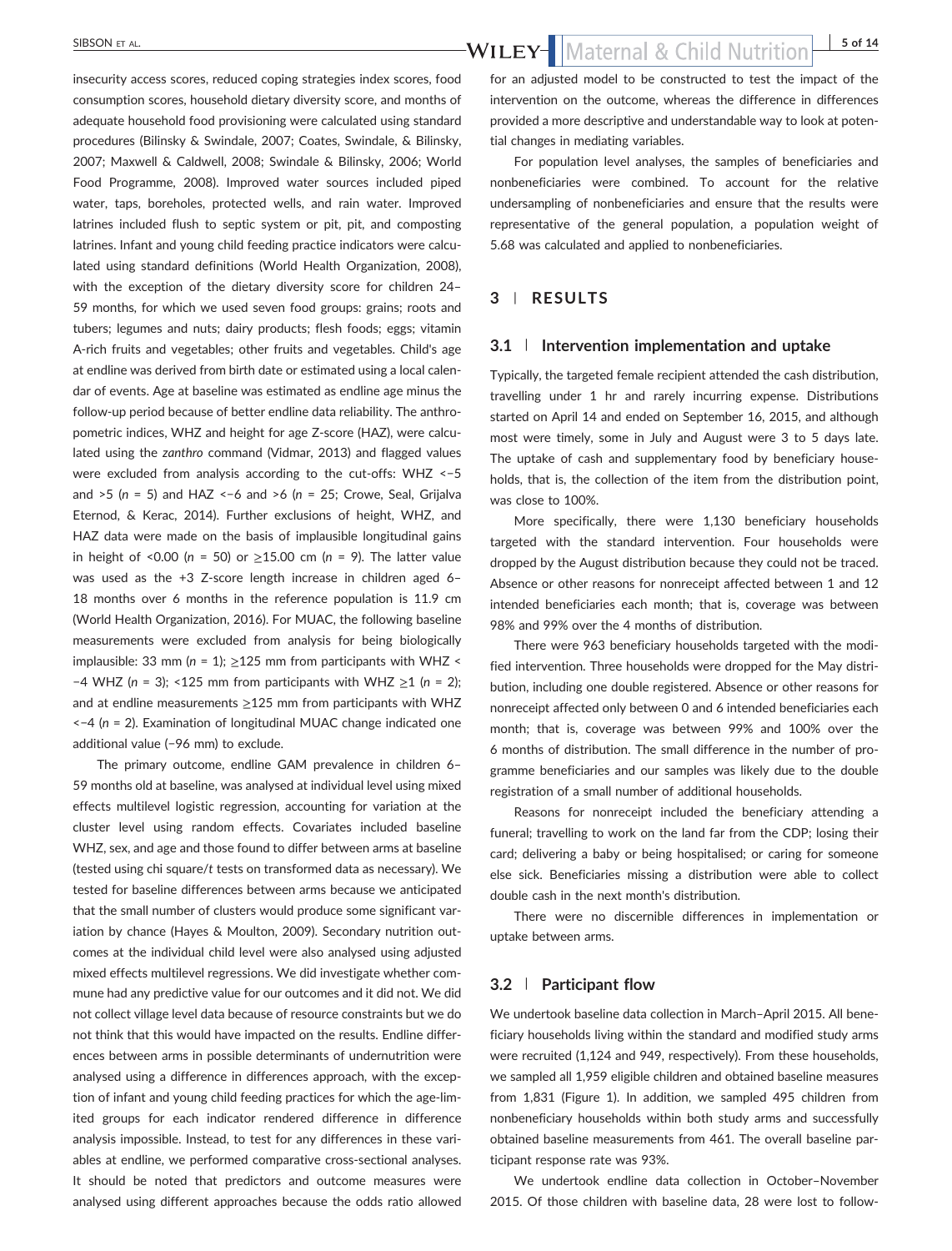

FIGURE 1 Flow diagram of child trial participants

up, 32 were absent, 21 died, and 12 had incomplete data. The overall follow‐up proportion in both arms was 96.0%. Mean follow‐up for beneficiary children was 213 days (*SD* = 4.5, 95% CI [212, 214], range 202–254), with no difference between arms ( $p = 0.280$ ) and the same for the population sample (213 days (*SD* = 4.5, 95% CI [212, 215], range 202–254), (*p* = 0.357)). See Figure S2.1 for a flow diagram of households.

#### **3.3** | **Baseline characteristics**

#### **3.3.1** <sup>|</sup> **Beneficiaries**

The average household comprised five people, including 1.5 children 6–59 months old (1.50 children in the standard arm and 1.42 in the modified arm; 1,831 children in 1,254 households; Table 1). Two thirds of households had at least one child 6–59 months old. The majority ethnicity was Hausa with a third Tuareg. Three quarters of households classified themselves as male‐headed, whether or not the head was currently living at home. Most were sedentary, with a minor but significantly greater proportion of nomads and transhumant lifestyles (seasonal migration with animals for pasture) in the standard arm. Most households had land access; significantly more in the standard arm. The reported mean number of livestock owned was low in both arms, but with wide ranges. Average 30‐day household expenditure was equivalent to £29, with no difference between arms; less than the standard UCT (32,500FCFA or £36/month). However, the wide range (£0–142/month) indicates some inequality and possible targeting errors that are consistent with the wide range in livestock holdings. A range of indicators suggest relative food security in both arms at baseline, but low average dietary diversity. In both arms, very few households had access to improved latrines, but two thirds had access to an improved water source. A comparison of beneficiaries and nonbeneficiaries will be reported elsewhere.

There were no differences between arms in average child age or sex ratio (Table 2). Over 10% of children were wasted at baseline and, when combined with the small number of oedema cases, the GAM prevalence was 13.5% (14.1% standard arm, 12.9% modified arm, *p* = 0.685); that is, at emergency levels (World Health Organization, 2000). The prevalence of low MUAC was small, and significantly greater in the standard arm, whereas the mean WHZ and HAZ scores were below zero and over a third of children were stunted. In addition, nearly 1/3 children were sick in the previous month, of which more than half had fever/malaria and the rest had ARI or diarrhoea. ARI was more common among beneficiary children in the modified arm. Bed net use was very low, as may be expected given the hot/dry conditions with few mosquitoes. Most of the children under 2 years old had been breastfed and a similar proportion of 12–15 month olds were still being breastfed. However, very few children were receiving a minimum adequate diet or achieving minimum dietary diversity or meal frequency. Children 24–59 months of age consumed only 2/7 food groups on average the previous day, which is consistent with the poor household dietary diversity.

#### **3.3.2** <sup>|</sup> **Population sample**

Baseline characteristics of the population sample were similar to the beneficiaries (Tables S1 and S2), due in part to sample overlap. The differences between arms were proportions of households by lifestyle (fewer sedentary households in the standard arm), mean small and large ruminants owned (more of both in the modified arm), and mean MUAC in children (lower in the standard arm).

#### **3.4** | **Mediating factors for child undernutrition**

#### **3.4.1** <sup>|</sup> **Beneficiaries**

Table 3 presents the difference (modified minus standard arm) in the differences (endline minus baseline) for mediating factors for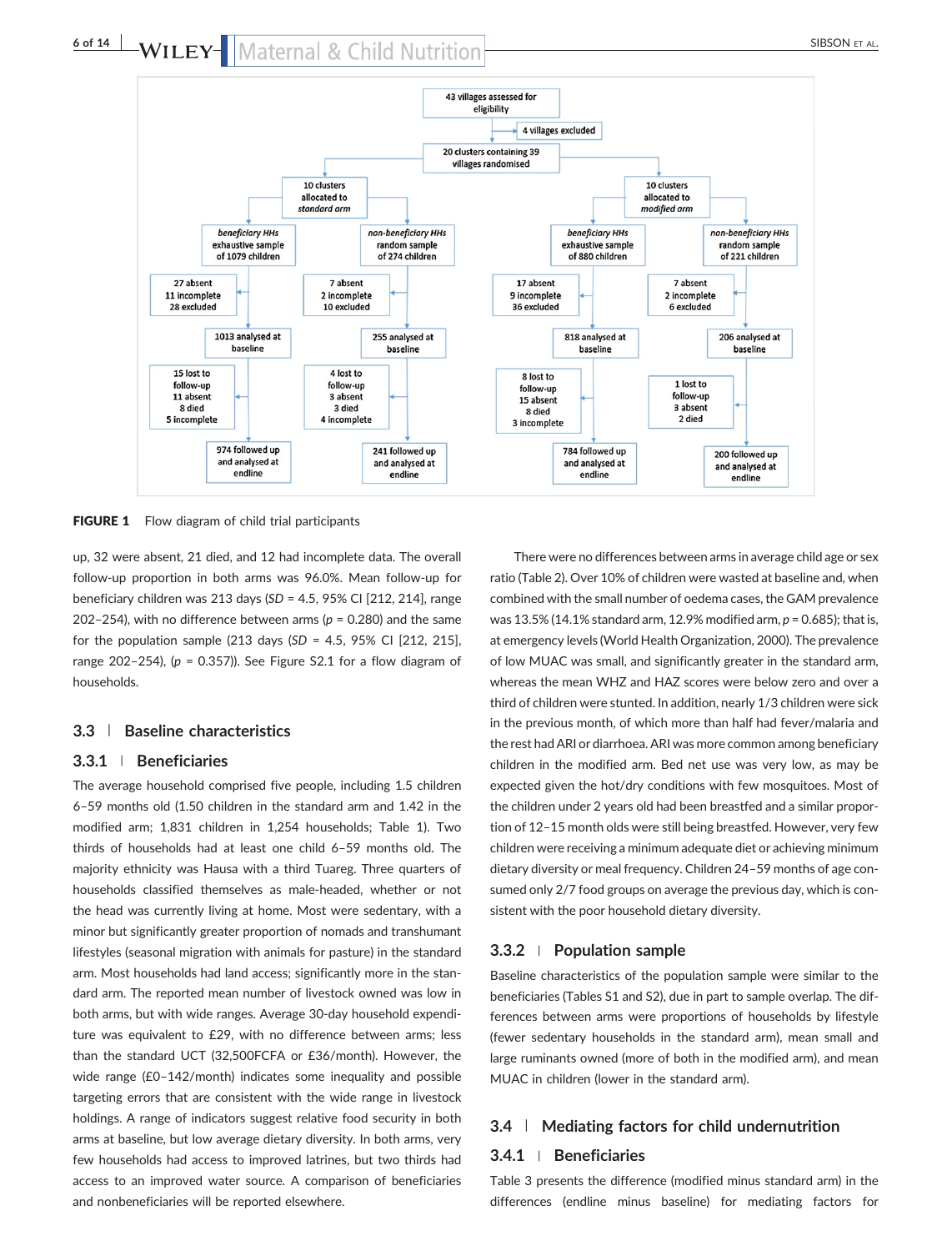# SIBSON ET AL. **FIRE AL. EXECUTE:** THE SIBSON ET AL. **bs** bandler and the set of the size of the size of the size of the size of the size of the size of the size of the size of the size of the size of the size of the size

#### TABLE 1 Baseline characteristics of beneficiary households

| Characteristic                                                                            |                                             | Standard arm<br>(June initiation)                                                           | <b>Modified arm</b><br>(April initiation)                                                   | <b>Combined arms</b>                                                                            | P value |
|-------------------------------------------------------------------------------------------|---------------------------------------------|---------------------------------------------------------------------------------------------|---------------------------------------------------------------------------------------------|-------------------------------------------------------------------------------------------------|---------|
| Households (n)                                                                            |                                             | 1,040                                                                                       | 895                                                                                         | 1,935                                                                                           |         |
| Sociodemographic characteristics                                                          |                                             |                                                                                             |                                                                                             |                                                                                                 |         |
| Number in HH (mean $\pm$ SD)                                                              |                                             | $5.4 \pm 2.6$                                                                               | $5.3 \pm 2.4$                                                                               | $5.4 \pm 2.5$                                                                                   | 0.314   |
| Ethnicity of HH head (n [%] 95% CI)                                                       | Hausa<br>Tuareg<br>Fulani/Peulh<br>Other    | 772 (74.2) (58.9, 85.3)<br>249 (23.9) (13.4, 39.2)<br>16(1.5)(0.8, 3.0)<br>3(0.3)(0.1, 0.8) | 470 (52.5) (34.4, 70.0)<br>394 (44.0) (27.3, 62.3)<br>30(3.4)(2.1, 5.3)<br>1(0.1)(0.0, 0.7) | 1,242 (64.2) (50.4, 76.0)<br>643 (33.2) (22.0, 46.7)<br>46 (2.4) (1.5, 3.7)<br>4(0.2)(0.1, 0.5) | 0.065   |
| Sex of HH head (n [%] 95% CI)                                                             | Male                                        | 801 (77.0) (69.3, 83.3)                                                                     | 653 (73.0) (64.8, 79.8)                                                                     | 1454 (75.1) (69.4, 80.1)                                                                        | 0.420   |
| Lifestyle of HH (n [%] 95% CI)                                                            | Sedentary<br>Nomad<br>Transhumant/<br>other | 922 (88.7) (80.4, 93.7)<br>57 (5.5) (2.3, 12.3)<br>61(5.9)(3.7, 9.2)                        | 867 (96.9) (94.5, 98.2)<br>24 (2.7) (1.4, 5.2)<br>4(0.5)(0.2, 1.2)                          | 1789 (92.5) (87.0, 95.7)<br>81 (4.2) (2.2, 7.9)<br>65(3.4)(1.8, 6.2)                            | 0.002   |
| Wealth                                                                                    |                                             |                                                                                             |                                                                                             |                                                                                                 |         |
| 30-day expenditure (GBP equivalent, mean $\pm$ SD, range)                                 |                                             |                                                                                             | 28.40 ± 17.66 (0-141.87) 29.00 ± 19.17 (0.55-131.87) 28.67 ± 18.38 (0-141.87) 0.679         |                                                                                                 |         |
| Access to land (n (%) 95% CI)                                                             |                                             | 999 (96.1) (94.8, 97.0)                                                                     | 833 (93.1) (89.7, 95.4)                                                                     | 1832 (94.7) (92.9, 96.0)                                                                        | 0.025   |
| Large ruminants owned (mean $\pm$ SD, range)                                              |                                             | $0.5 \pm 0.8$ (0-8)                                                                         | $0.7 \pm 1.0$ (0-13)                                                                        | $0.6 \pm 0.9$ (0-13)                                                                            | 0.141   |
| Small ruminants owned (mean $\pm$ SD, range)                                              |                                             | $1.7 \pm 2.4$ (0-30)                                                                        | $2.1 \pm 2.5$ (0-18)                                                                        | $1.9 \pm 2.5$ (0-30)                                                                            | 0.087   |
| Food security                                                                             |                                             |                                                                                             |                                                                                             |                                                                                                 |         |
| Household food insecurity access score (mean $\pm$ SD)<br>(0 best-27 worst)               |                                             | $7.4 \pm 5.5$                                                                               | $7.3 \pm 5.6$                                                                               | $7.3 \pm 5.$                                                                                    | 0.945   |
| Coping strategies index score (mean $\pm$ SD)<br>(0 best-56 worst)                        |                                             | $8.3 \pm 9.4$                                                                               | $8.6 \pm 9.5$                                                                               | $8.5 \pm 9.4$                                                                                   | 0.602   |
| 7-day food consumption score (mean $\pm$ SD)<br>(>35 "acceptable")                        |                                             | $40.9 \pm 18.0$                                                                             | $43.7 \pm 16.9$                                                                             | $42.2 \pm 17.6$                                                                                 | 0.329   |
| 24-hr household dietary diversity score <sup>a</sup> (mean $\pm$ SD)<br>$(min 0$ -max 12) |                                             | $4.0 \pm 2.0$                                                                               | $4.2 \pm 1.9$                                                                               | $4.1 \pm 2.0$                                                                                   | 0.448   |
| Sanitation and hygiene                                                                    |                                             |                                                                                             |                                                                                             |                                                                                                 |         |
| Use an improved water source (n (%) 95% CI)                                               |                                             | 765 (73.6) (56.2, 85.8)                                                                     | 519 (58.0) (50.0, 65.5)                                                                     | 1284 (66.4) (55.3, 75.9)                                                                        | 0.094   |
| Use an improved latrine (n (%) 95% CI)                                                    |                                             | 18 (1.7) (0.5, 6.0)                                                                         | 24 (2.7) (0.8, 8.2)                                                                         | 42 (2.2) (0.9, 5.1)                                                                             | 0.595   |

a Denominator for modified arm: 894.

malnutrition among beneficiaries. There were no significant differences between arms at endline, with the exception of land access and ARI prevalence. There were, however, significant baseline to endline changes in several potentially important mediating factors. Household expenditure and food security improved for all beneficiaries; that is, falling household food insecurity access scores and coping strategies index scores, and rising diet diversity and food consumption scores. We also observed significant increases in land access and ruminant ownership. However, the prevalence of child sickness increased, because of a large increase in fever/malaria despite an increase in bed‐ net use and a fall in ARI.

We also performed cross-sectional analyses to test for any difference in the prevalence of infant and young child feeding practices at endline; however, we found none, despite all indicators showing a trend towards improvement from baseline.

#### **3.4.2** <sup>|</sup> **Population sample**

There were also no significant differences between the arms at endline among the population sample, with the exception of a significantly greater (though small) reduction in the size of small ruminant holdings in the modified arm (Table S3). Baseline to endline changes in the arms combined showed similar trends to those observed among beneficiaries.

To explore differences in food security over time, we examined recalled data on the months of adequate household food provisioning. A greater proportion of beneficiary households in the modified arm reported adequate food access in April and May (April 26.6% (95% CI [23.5, 29.8]), May 25.8% (95% CI [22.7, 29.0])) compared with beneficiaries in the standard arm who first received UCT in June (April 17.8% (95% CI [14.9, 21.0]), May 15.6% (95% CI [11.8, 20.5]); *p* < 0.001; Figure 2). However, there were no differences between the arms in any other months ( $p > 0.05$ ).

#### **3.5** | **Nutrition outcomes**

We did not observe any difference in nutritional impact between the modified and standard interventions, either among beneficiary children (Table 4) or in the population (Table S4). The endline odds of a child having GAM were almost equal by arm, for both beneficiaries and the general population. The endline adjusted mean WHZ was also no different by arm in either sample. Stratifying by child age and household asset index did not reveal any differences. All other anthropometric outcomes were also no different by arm, both among beneficiaries and the population. We also observed no change in the prevalence of GAM in children 6–59 months old. Among beneficiaries aged 6–59 months, the GAM at baseline was 13.5% (95% CI [10.8, 16.8]) and at endline among beneficiary children of the same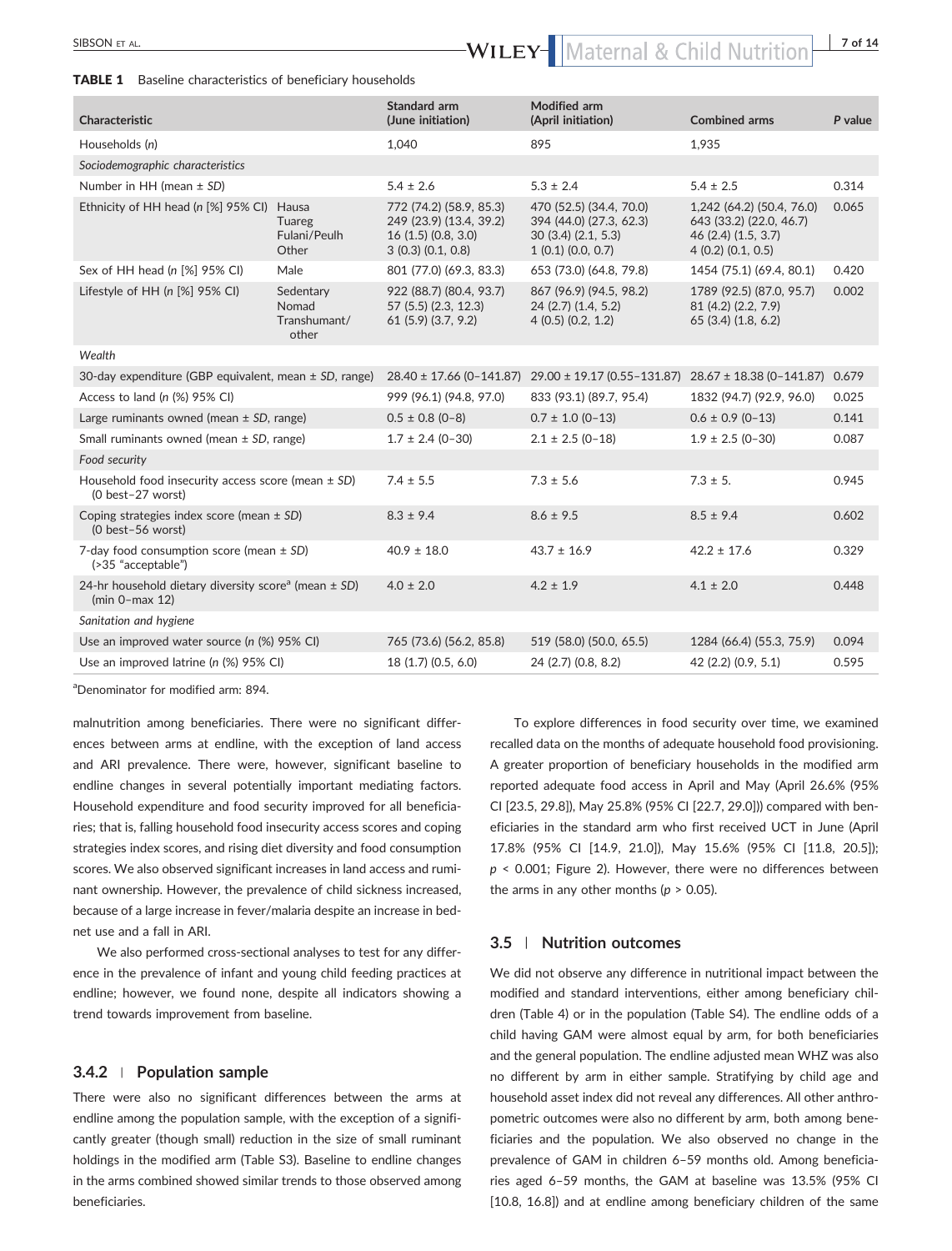## 8 of 14 **WILEY-** Maternal & Child Nutrition SIBSON ET AL.

#### TABLE 2 Baseline characteristics of beneficiary children

| Characteristic                                                                 | <b>Standard arm (June</b><br>initiation) | <b>Modified arm (April</b><br>initiation) | <b>Combined arms</b>    | P<br>value |
|--------------------------------------------------------------------------------|------------------------------------------|-------------------------------------------|-------------------------|------------|
| Children (n)                                                                   | 1.013                                    | 818                                       | 1,831                   |            |
| Male sex (n (%) 95% CI)                                                        | 504 (49.8) (46.8, 52.7)                  | 411 (50.2) (45.1, 55.4)                   | 915 (50.0) (47.2, 52.8) | 0.864      |
| Age (months, mean $\pm$ SD)                                                    | $29.1 \pm 13.7$                          | $29.8 \pm 14.1$                           | $29.4 \pm 13.9$         | 0.263      |
| <b>Nutrition status</b>                                                        |                                          |                                           |                         |            |
| WHZ (mean $\pm$ SD) <sup>a</sup>                                               | $-0.98 \pm 1.00$                         | $-0.87 \pm 0.99$                          | $-0.93 \pm 1.00$        | 0.252      |
| Wasted (<-2 WHZ, n (%) 95% CI) <sup>a</sup>                                    | 134 (13.8) (9.9, 18.8)                   | 99 (12.7) (9.2, 17.2)                     | 233 (13.3) (10.5, 16.7) | 0.703      |
| Global acute malnutrition (<-2 WHZ and/or oedema, $n$ (%) 95% CI) <sup>b</sup> | 137 (14.1) (10.3, 18.8)                  | 101 (12.9) (9.5, 17.4)                    | 236 (13.5) (10.8, 16.8) | 0.685      |
| MUAC (mm, mean $\pm$ SD) <sup>c</sup>                                          | $142 \pm 13$                             | $144 \pm 12$                              | $143 \pm 12$            | 0.045      |
| Low MUAC (<125 mm, n $\frac{1}{2}$ 95% CI) <sup>c</sup>                        | 73 (7.3) (5.9, 9.0)                      | 31(3.8)(2.6, 5.6)                         | 104 (5.7) (4.4, 7.4)    | 0.005      |
| HAZ (mean $\pm$ SD) <sup>d</sup>                                               | $-1.49 \pm 1.44$                         | $-1.44 \pm 1.26$                          | $-1.47 \pm 1.37$        | 0.571      |
| Stunted (<-2 HAZ, n $(\%)$ 95% CI) <sup>d</sup>                                | 355 (36.6) (33.0, 40.3)                  | 271 (34.8) (30.6, 39.3)                   | 626 (35.8) (33.0, 38.7) | 0.537      |
| Infection and health behaviour <sup>e</sup>                                    |                                          |                                           |                         |            |
| Sick in previous 4 weeks (n (%) 95% CI)                                        | 279 (27.5) (18.0, 39.8)                  | 257 (31.5) (26.8, 36.5)                   | 536 (29.3) (23.1, 36.4) | 0.516      |
| Sick with fever/malaria (n (%) 95% CI)                                         | 161 (57.7) (51.8, 63.4)                  | 137 (53.3) (45.7, 60.7)                   | 298 (55.6) (50.6, 60.5) | 0.347      |
| Sick with ARI (n (%) 95% CI)                                                   | 63 (22.6) (16.3, 30.4)                   | 90 (35.0) (28.7, 41.9)                    | 153 (28.5) (23.0, 34.8) | 0.017      |
| Sick with diarrhoea (n (%) 95% CI)                                             | 52 (18.6) (14.6, 23.5)                   | 49 (19.1) (15.3, 23.5)                    | 101 (18.8) (16.0, 22.1) | 0.884      |
| Slept under a mosquito net night before (n (%) 95% CI)                         | 99 (9.8) (6.8, 13.8)                     | 72 (8.8) (5.8, 13.2)                      | 171 (9.3) (0.7, 12.2)   | 0.696      |
| Care/nutrient intake                                                           |                                          |                                           |                         |            |
| Children 6-<24 months                                                          | 393                                      | 311                                       | 704                     |            |
| Ever breastfed (n (%) 95% CI)                                                  | 341 (86.8) (81.8, 90.5)                  | 261 (83.9) (77.1, 89.0)                   | 602 (85.5) (81.4, 88.8) | 0.420      |
| Continued breastfeeding at 1 year (n $(\%)$ 95% CI) <sup>t</sup>               | 73 (83.0) (73.0, 90.2)                   | 63 (84.0) (69.4, 92.4)                    | 163 (83.4) (75.1, 89.4) | 0.882      |
| Minimum dietary diversity (n (%) 95% CI)                                       | 63 (16.0) (10.8,23.2)                    | 67 (21.5) (18.0,25.6)                     | 130 (18.5) (14.5, 23.2) | 0.152      |
| Minimum meal frequency (n (%) 95% CI)                                          | 81 (20.6) (15.0, 27.7)                   | 70 (22.5) (17.7, 28.2)                    | 151 (21.5) (17.5, 26.0) | 0.637      |
| Minimum adequate diet (n (%) 95% CI)                                           | 13(3.3)(1.4, 7.5)                        | 18 (5.8) (3.5, 9.5)                       | 31(4.4)(2.6, 7.3)       | 0.238      |
| Children 24-<59 months                                                         | 620                                      | 507                                       | 1,127                   |            |
| 24-hr seven food group diet diversity score (mean $\pm$ SD)                    | $2.3 \pm 1.3$                            | $2.5 \pm 1.3$                             | $2.4 \pm 1.3$           | 0.437      |

*Note*. WHZ = weight for height Z‐score; MUAC = mid‐upper arm circumference; HAZ = height for age Z‐score; ARI = acute respiratory infection.

a Denominator for standard arm: 972, and for modified arm: 780.

b<sub>Denominator for standard arm: 975, and for modified arm: 782; there were five oedema cases in total, three in the standard arm and two in the</sub> modified arm.

c Denominator for standard arm: 1003, and for modified arm: 809.

d Denominator for standard arm: 971, and for modified arm: 778.

e Denominator for modified arm: 817.

f Estimated for children 12–15 months only; denominator for standard arm: 88, and for modified arm: 75.

age it was 14.7% (95% CI [12.9, 16.9]), (*p* = 0.161). Within each arm, there were also no differences in GAM between baseline and endline (standard arm  $p = 0.426$  and modified arm  $p = 0.231$ ). Among children in the population sample, the baseline GAM was 13.2% (95% CI [10.3, 16.7]) and the endline GAM was 13.8% (95% CI [11.4, 16.6]; *p* = 0.590; standard arm *p* = 0.977 and modified arm *p* = 0.357).

Lastly, in order to investigate potential reasons for the lack of difference between the arms, as well as the failure of both interventions to reduce GAM, we analysed the association between recent sickness and the anthropometric status of beneficiary children aged 6– 59 months. At both baseline and endline, children who had been sick within the last 30 days had a lower mean WHZ: -1.04 (95% CI [−1.21, −0.89]) compared with −0.88 (95% CI [−0.98, −0.78]; *p* = 0.011); and −1.11 (95% CI [−1.18, −1.04]) compared with −0.95 (95% CI [−1.08, −0.83]; *p* = 0.026), respectively. The prevalence of GAM among recently sick beneficiary children was also higher at baseline: sick: 17.9% (95% CI [13.6, 23.2]), compared with not sick: 11.7% (95% CI [5.2, 14.8]), *p* < 0.001; although not at endline, sick: 16.1% (13.1, 19.5), compared with not sick: 13.8% (95% CI [11.2, 17.0]), *p* = 0.322.

### **4** | **DISCUSSION**

This is the first trial in a humanitarian context comparing two equalvalue seasonal cash interventions of different durations alongside supplementary feeding for PLW and children 6–<24 months in households receiving cash. It is also the first study to assess nutritional impact at population level, as well as among beneficiaries.

We found no differences in the endline prevalence of GAM, mean WHZ, or other anthropometric indicators, between children in households given cash from April compared with those given cash from June (among which, children 6–<24 months old also received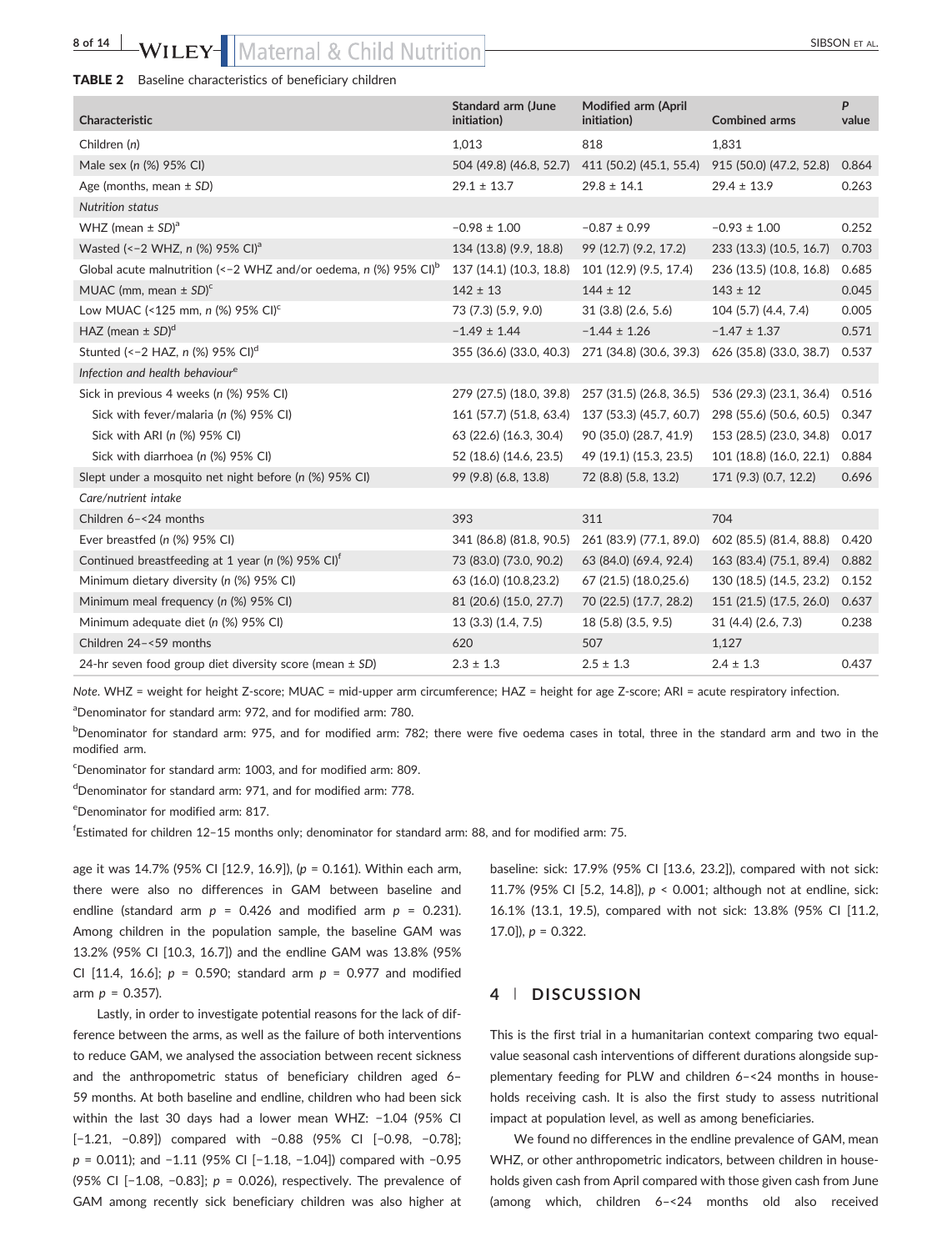|                                                                      | Endline minus baseline difference |                                 |                                                                | Difference associated                                              |
|----------------------------------------------------------------------|-----------------------------------|---------------------------------|----------------------------------------------------------------|--------------------------------------------------------------------|
|                                                                      | Standard arm (June initiation)    | Modified arm (April initiation) | Combined arms p value for endline<br>minus baseline difference | intervention <sup>c</sup> (95% CI)<br>with the modified<br>p value |
| Clusters (n) <sup>a</sup>                                            | $\Omega$                          | $\overline{c}$                  | 20                                                             |                                                                    |
| Households (n) <sup>b</sup>                                          | 1,030                             | 885                             | 1,915                                                          |                                                                    |
| Wealth                                                               |                                   |                                 |                                                                |                                                                    |
| 30-day expenditure (GBP equivalent, mean ± SD)                       | $5.97 \pm 21.79$                  | $4.41 \pm 21.22$                | $5.25 \pm 21.54 p < 0.001$                                     | $-1.56$ ( $-5.48$ , 2.35) .414                                     |
| Access to land (% points, 95% CI)                                    | $1.7(-0.5, 3.8)$                  | 6.6 (2.5, 10.7)                 | 4.1 (1.6, 6.7) $p < 0.001$                                     | 5.0 (0.3, 9.6) .037                                                |
| Large ruminants owned (mean ± SD)                                    | $0.1 \pm 0.9$                     | $0.1 \pm 1.1$                   | $0.1 \pm 1.0 p < 0.001$                                        | $-0.1(-0.1, 0.0)$ .223                                             |
| Small ruminants owned (mean ± SD)                                    | $0.1 \pm 2.8$                     | $-0.1 \pm 2.7$                  | $-0.0 \pm 2.8 \, p \leq 0.001$                                 | $-0.2$ ( $-0.5$ , 0.1) .178                                        |
| Food security                                                        |                                   |                                 |                                                                |                                                                    |
| Household food insecurity access score (mean ± SD) (0 best-27 worst) | $-3.93 \pm 6.51$                  | $-3.46 \pm 6.84$                | $-3.71 \pm 6.67 p < 0.001$                                     | $0.47 (-1.57, 2.50) .636$                                          |
| Coping strategies index score (mean ± SD) (O best-56 worst)          | $-4.11 \pm 10.83$                 | $-3.94 \pm 11.04$               | $-4.03 \pm 10.93 p < 0.001$                                    | $0.18 (-2.65, -3.00)$ .898                                         |
| 7-day food consumption score (mean ± SD) (>35 "acceptable")          | $5.68 \pm 20.98$                  | $8.56 \pm 19.80$                | $7.01 \pm 20.49$ $p < 0.001$                                   | 2.88 (-1.45, 7.21) .181                                            |
| 24-hr household dietary diversity score (mean ± SD) (min 0-max 12)   | $0.89 \pm 2.61$                   | $1.18 \pm 2.50$                 | $1.02 \pm 2.56 p \le 0.001$                                    | 0.29 (-0.20, 0.78) .229                                            |
| Water and sanitation                                                 |                                   |                                 |                                                                |                                                                    |
| Use of improved water source (% points, 95% CI)                      | $3.5(-11.2, 18.2)$                | $-1.1$ $(-12.1, 9.9)$           | $1.2$ (-7.8, 10.2) $p = 0.876$                                 | $-4.6$ $(-23.0, 13.7)$ .603                                        |
| Use of improved latrine (% points, 95% CI)                           | $-1.0$ ( $-3.2$ , 1.3)            | $-0.6(-1.9, 0.7)$               | $-0.8$ $(-2.0, 0.5)$ $p = 0.455$                               | $0.4$ (-2.2, 2.9) $.777$                                           |
| Children's infection and health behaviour                            |                                   |                                 |                                                                |                                                                    |
| Sick in previous 4 weeks (% points, 95% CI)                          | 12.7 (7.6, 17.8)                  | $8.4(-6.0, 22.8)$               | $10.5(3.0, 18.0) p = 0.014$                                    | $-4.3$ $(-19.5, 11.0)$ .565                                        |
| Sick with fever/malaria (men % points, 95% CI)                       | 33.2 (23.7, 42.7)                 | 36.0 (27.8, 44.1)               | 34.6 (28.4, 40.7) $p < 0.001$                                  | $2.7$ (-9.8, 15.3) $.652$                                          |
| Sick with diarrhoea (% points, 95% Cl)                               | $-4.3(-11.0, 2.4)$                | $-4.6$ $(-12.7, 3.5)$           | $-4.5$ ( $-9.6$ , 0.6) $p = 0.096$                             | $-0.3(-10.8, 10.2)$ .952                                           |
| Sick with ARI (% points, 95% CI)                                     | $-8.5(-15.6, 1.4)$                | $-21.7$ $(-31.4, -12.1)$        | $-15.1$ ( $-21.8$ , $-8.5$ ) $p < 0.001$                       | $-13.2$ $(-25.2, -1.2)$ 033                                        |
| Slept under a mosquito net night before (% points, 95% Cl)           | 79.3 (71.2, 87.5)                 | 82.3 (76.9, 87.7)               | 80.8 (51.6, 94.3) $p < 0.001$                                  | $3.0(-6.8, 12.8)$ . 531                                            |
| Child diet diversity                                                 |                                   |                                 |                                                                |                                                                    |
| Children 24-59 months old at baseline <sup>d</sup> (n)               | 597                               | 481                             | 1,078                                                          |                                                                    |
| Diet diversity (mean ± SD)                                           | $1.26 \pm 1.73$                   | $1.23 \pm 1.71$                 | $1.25 \pm 1.72 p \le 0.001$                                    | $-0.03(-0.59, 0.52)$ .904                                          |
|                                                                      |                                   |                                 |                                                                |                                                                    |

TABLE 3 Difference in differences for potential mediating factors of malnutrition among beneficiaries TABLE 3 Difference in differences for potential mediating factors of malnutrition among beneficiaries

Note. ARI = acute respiratory infection. *Note*. ARI = acute respiratory infection.

<sup>a</sup>Proportions analysed at cluster level. aProportions analysed at cluster level.

<sup>b</sup>Means analysed at individual level. bMeans analysed at individual level.

"Difference in modified arm (initiated in April) minus standard arm (initiated in June). cDifference in modified arm (initiated in April) minus standard arm (initiated in June).

dChildren 30-67 months at endline. dChildren 30–67 months at endline.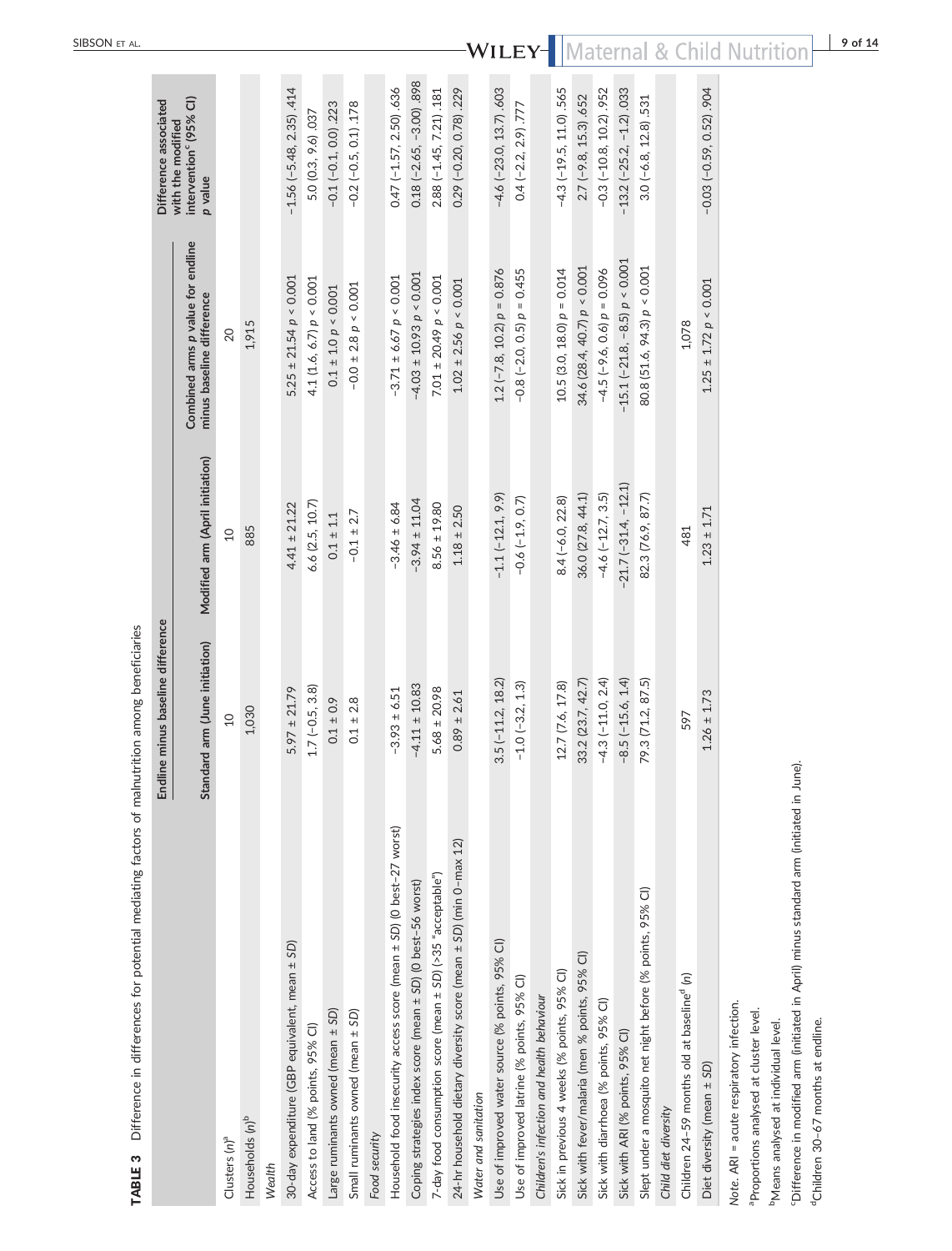

## 10 of 14 **bs** by LEY Maternal & Child Nutrition



FIGURE 2 Months of adequate household food provisioning between October 2014 and September 2015 for cash beneficiaries, by trial arm, recalled from endline (October/ November 2015)

supplementary food between June and September), and there was also no impact on the general population. The absence of a differential impact on endline anthropometry is consistent with the lack of differences in food security and health indicators between arms. It is interesting to note the temporary improvement in perceived food access among beneficiaries of the modified intervention in April and May compared with beneficiaries of the standard intervention, who during these 2 months received nothing. But evidently, this improvement in food security was insufficient to translate into a decreased risk of undernutrition by the end of the lean season. We did not test for differences in the prevalence of SAM as the study was not adequately powered to detect clinically important differences.

Unexpectedly, we found that the anthropometric status of children in households receiving either UCT or supplementary food, as well as other interventions and the harvest, was unchanged by endline and remained above the 10% emergency threshold (World Health Organization, 2000). This was surprising given prior studies in Niger that have documented postintervention/harvest improvements among beneficiary children (Aker & Nene, 2012; Bliss & Golden, 2013; Fenn et al., 2014).

## **4.1** | **Possible reasons for the lack of impact of the modified intervention**

First, the smaller monthly transfers of the modified UCT may not have been sufficient; at 21,500FCFA/month (£24), they were a third less than the standard 32,500FCFA/month (£36) and were not accompanied by supplementary rations in April and May. Transfer size has been suggested as an important factor in determining the impact of cash on child outcomes (de Groot et al., 2015). However, analysis of expenditure data per capita indicated suggested that transfer size was not a limiting factor. Analysis of Concern's market monitoring data indicates that the UCT would have permitted purchase of food to meet between 88% (modified intervention) and 141% (standard intervention) of the average household's kilocalorie requirements, if solely spent on food and regardless of whether the household also received any supplementary food (Figures S1.3 and S1.4). A larger transfer may have increased spend on health‐seeking and thereby improved child nutritional status. This, however, seems unlikely given health service inaccessibility (Bailey & Hedlund, 2012; Blanford et al., 2012) and because barriers to uptake are rooted in chronic rather than transient poverty or seasonal food insecurity (Hampshire, Panter‐Brick, et al., 2009).

A second possible reason is that the UCT may not have been sufficiently early. Acute malnutrition admissions have been seen to rise from March onwards and we found more than half of households reporting food insecurity by the same month (Figure 2). Initiation of UCT prior to April has been suggested in Niger (Fenn et al., 2014) and some UCT interventions intended to prevent deterioration in food security and/or nutrition have even been implemented during/postharvest (Langendorf et al., 2014; Tumusiime, 2015).

## **4.2** | **Possible reasons neither intervention succeeded in reducing undernutrition**

For both arms, there was a positive change over time in expenditure and food security. This was expected due to the harvest and is, plausibly, also attributable to the UCT and supplementary food as well as other, government‐led, interventions. These included distribution of 493 metric tonnes of grain in Affala and Takanamatt between April and September (with no discernible imbalance by arms, this was equivalent to the cereal needs of 22% of households in the studied villages for 6 months), and a social protection scheme providing 10,000FCFA/ month (£11) to 840 households (also not discernibly different by arm, this was equivalent to 17% of households). As well as food availability, accessibility is also likely to have improved, particularly for beneficiary households for whom the transfers were theoretically enough to meet nearly all kilocalorie needs (Figure S1.4). Food utilisation also improved, as indicated by increased diet diversity and food consumption scores. As a backdrop, neither 2014 (CILSS et al., 2014) nor 2015 were crisis years for Tahoua department; the Integrated food security Phase Classification was Phase 2/stressed for 2015 (CILSS, 2015a, 2015b, 2015c).

However, although food security increased, we also saw a typical deterioration in health over the season. Among beneficiaries, child morbidity rose by 10% points by endline and of those who were sick,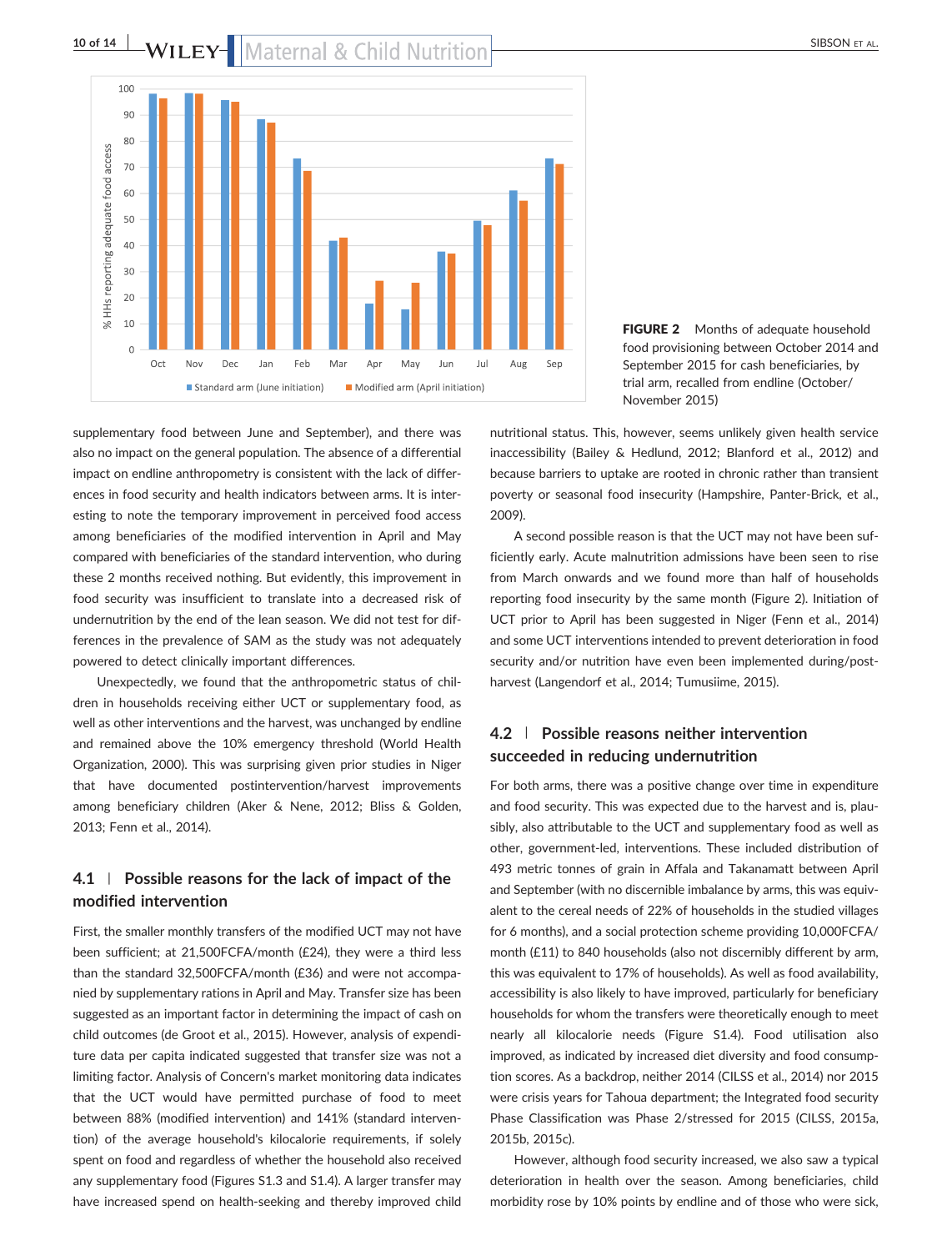|                                     |                                                                                                                                                                                                                                                                                                                                    | Odds ratio                             |                | Anthropometric                                           |                                                                                                     | Coefficient                                   |                |
|-------------------------------------|------------------------------------------------------------------------------------------------------------------------------------------------------------------------------------------------------------------------------------------------------------------------------------------------------------------------------------|----------------------------------------|----------------|----------------------------------------------------------|-----------------------------------------------------------------------------------------------------|-----------------------------------------------|----------------|
| Anthropometric outcome <sup>a</sup> | Model <sup>b,c</sup>                                                                                                                                                                                                                                                                                                               | 95% CI)                                | P value        | outcome <sup>ª</sup>                                     | Model <sup>b,c</sup>                                                                                | (95% CI)                                      | P value        |
| % global acute malnutrition         | Crude endline global acute malnutrition<br>$(n = 1.690)$                                                                                                                                                                                                                                                                           | 0.96 (0.67, 1.38)                      | 0.826          | Mean WHZ                                                 | Crude endline WHZ $(n = 1,690)$                                                                     | $0.04 (-0.10, 0.18)$                          | 0.573          |
|                                     | Adjusted for baseline WHZ, age, and<br>$sex (n = 1,671)$                                                                                                                                                                                                                                                                           | 1.10 (0.77, 1.56)                      | 0.601          |                                                          | Adjusted for baseline WHZ, age,<br>and sex ( $n = 1,671$ )                                          | $-0.00(-0.0900)$                              | 0.984          |
|                                     | Adjusted for baseline WHZ, age, sex,<br>lifestyle, land access, and baseline<br>ARI $(n = 1,671)$                                                                                                                                                                                                                                  | 1.09 (0.77, 1.55)                      | 0.630          |                                                          | Adjusted for baseline WHZ, age,<br>sex, lifestyle, land access, and<br>baseline ARI ( $n = 1,671$ ) | $0.00 (-0.09, 0.09)$                          | 0.93           |
| % low MUAC (<125 mm)                | Crude endline low MUAC (n = 1,749)<br>Adjusted for baseline MUAC, age,<br>and sex ( $n = 1,732$ )                                                                                                                                                                                                                                  | 0.75 (0.42, 1.34)<br>0.93 (0.42, 2.08) | 0.338<br>0.862 | Mean MUAC                                                | Adjusted for baseline MUAC, age,<br>Crude endline MUAC (n = 1,749)<br>and sex ( $n = 1,732$ )       | $-0.90(-2.38, 0.58)$<br>$0.23(-1.99, 2.44)$   | 0.236<br>0.842 |
|                                     | Adjusted for baseline MUAC, age,<br>sex, lifestyle, and baseline<br>ARI ( $n = 1,732$ )                                                                                                                                                                                                                                            | 0.89 (0.39, 2.03)                      | 0.773          |                                                          | Adjusted for baseline MUAC, age,<br>sex, lifestyle, and baseline ARI<br>$(n = 1,732)$               | $-0.85 (-2.24, 0.55)$                         | 0.236          |
| % stunting (<-2 HAZ scores)         | Adjusted for baseline HAZ, age, and<br>Crude endline stunting $(n = 1,688)$<br>$sex (n = 1.669)$                                                                                                                                                                                                                                   | 0.98 (0.75, 1.30)<br>1.33 (0.97, 1.84) | 0.910<br>0.078 | Mean HAZ                                                 | Adjusted for baseline HAZ, age,<br>Crude endline $HAZ$ ( $n = 1,688$ )<br>and sex $(n = 1.669)$     | $0.00 (-0.15, 0.15)$<br>$-0.04 (-0.09, 0.01)$ | 0.153<br>0.997 |
|                                     | lifestyle, land access, and baseline<br>Adjusted for baseline HAZ, age, sex,<br>ARI $(n = 1,669)$                                                                                                                                                                                                                                  | 1.36 (0.98, 1.89)                      | 0.066          |                                                          | sex, lifestyle, land access, and<br>Adjusted for baseline HAZ, age,<br>baseline ARI ( $n = 1,669$ ) | $-0.04(-0.09, 0.02)$                          | 0.189          |
|                                     | Note. WHZ = weight for height Z-score; MUAC = mid-upper arm circumference; HAZ = height for age Z-score; ARI = acute respiratory infection.<br><sup>a</sup> Among children who were 6-59 months old at baseline and 13-67 months old at                                                                                            | endline.                               |                |                                                          |                                                                                                     |                                               |                |
| did not converge.                   | "The final models are only partially adjusted, as the two household level variables (household lifestyle and land access) had to be included at the individual level to allow the model to converge. The fully adjusted model<br><sup>b</sup> The model is a mixed effects multilevel logistic regression accounting for variation |                                        |                | at the cluster and household level using random effects. |                                                                                                     |                                               |                |
|                                     |                                                                                                                                                                                                                                                                                                                                    |                                        |                |                                                          |                                                                                                     |                                               |                |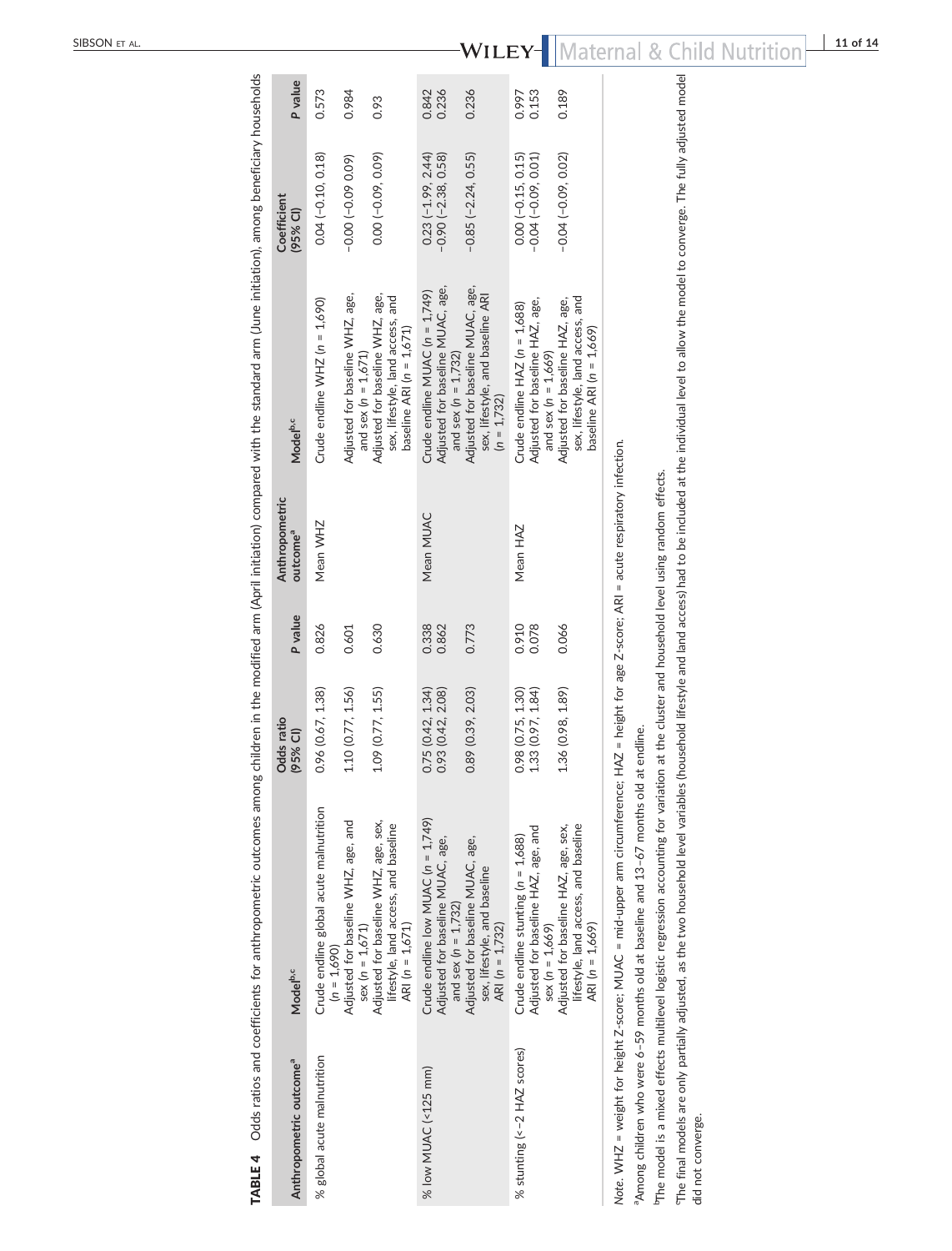## 12 of 14 **b** by BSON ET AL.

over 80% had fever/malaria, despite increased bed‐net use facilitated by seasonal distributions (insecticide‐treated bed‐net use at endline for children 6–59 months old was 97.4% (95% CI [96.0, 98.3])). A malaria peak is an annual norm, but the timing is perhaps later than typically characterised, with incidence remaining elevated several months after the rains, in early October (Fenn et al., 2014; Vaitla, Devereux, & Swan, 2009; Figure S1.5). It is also worth noting that improved latrines were accessible to only 2% of households, 35% did not use improved water sources and these indicators remained unchanged following receipt of either UCT. As is typical among children from UCT beneficiary households in Niger (Bliss et al., 2016; Fenn et al., 2014), we found a significant association between recent sickness and lower mean WHZ and higher GAM among beneficiary children. Infections, including malaria, are important determinants of malnutrition (Black et al., 2008; Bliss et al., 2016) and may have limited the effectiveness of *both* UCTs and the 4 months of supplementary feeding to prevent acute malnutrition in 2015 (Bliss et al., 2016; Fenn et al., 2014; Save the Children, 2009).

#### **4.3** | **Strengths and limitations**

Strengths of our study include the cluster-randomised controlled trial design and high response and follow‐up rates of our cohort. We aimed for a sample size of 3,520 beneficiary children but found only 1,831 (52.0%), due to an overestimation of average household size and number of children per household. However, we also found a much lower prevalence of baseline GAM than we had anticipated (14% vs. 21%). A post hoc calculation using the clustersampsi command in Stata 14 indicates that, with 80% power and an alpha risk of 5%, we would have been able to detect a difference in endline GAM prevalence of 6% points with both our achieved samples of 1,831 beneficiary children and the combined sample of 2,292 beneficiary and nonbeneficiary children. Although the achieved sample size was less than planned, our results indicate that the modified intervention did not result in any major differences in the prevalence of GAM. Limitations are that we did not measure the incidence of outcomes during the intervention to understand any transitory impacts, particularly in the first 2 months of the modified UCT, and the limited generalisability of findings to periods of acute food insecurity, given the absence of crisis indicators during 2015.

To conclude, although we observed a temporary increase in food security for beneficiaries in the pre‐lean season, there was no evidence that starting the UCT 2 months earlier and providing the same amount of cash over a longer period, together with 4 months of supplementary feeding, would be beneficial to children's nutritional status. There is already consensus that cash usually needs to be combined with complementary interventions to impact on nutrition (Bailey & Hedlund, 2012; de Groot et al., 2015). Probably because past recommendations have focused heavily on the food security-related drivers of malnutrition (Vaitla et al., 2009), the UCT combined with supplementary food has become the standard lean season intervention in Niger (Langendorf et al., 2014). However, the potential positive effects of UCT on undernutrition can be limited by prevailing poor health (Bliss et al., 2016; Fenn et al., 2014; Save the Children, 2009) and there is a pre‐existing recommendation that the UCT/

supplementary food package is implemented where health needs are met (Langendorf et al., 2014). We observed an elevated prevalence of GAM in both arms at baseline and endline, despite improved food security, and there was an association between nutritional status and infection. Therefore, in the future, it would be pertinent to assess any supply‐side shortcomings in the health system and barriers to health-seeking, as well as availability and barriers to use of safe water and latrines, in addition to ensuring household food security. More specifically, we suggest that seasonal interventions to treat and prevent malaria, a major cause of death (Langendorf et al., 2014) and an important driver of acute malnutrition in this population (Bliss et al., 2016), in addition to the standard UCT/nutrition supplement intervention, may help protect children from acute malnutrition. Lastly, it is also recommended that future studies test the assumption that the targeting of low income households with UCTs leads to population level impact (de Groot et al., 2015).

#### **ACKNOWLEDGMENTS**

We thank Leila Bourahla who contributed to the design of the study, oversaw the implementation of study activities, and secured the intervention funding; Joanna Dadie who supported the implementation of study activities; and all other staff and hired consultants in Concern's Niamey and Tahoua offices who were directly or indirectly involved in the study. We also thank Kate Golden and other Concern head office staff who supported the implementation of the study. Lastly, we thank the people of Tahoua who facilitated and participated in the study.

#### **CONFLICTS OF INTERESTS**

The authors declare that they have no conflicts of interest.

#### **CONTRIBUTIONS**

VS, CG‐E, AS, JM, and JL conceived and designed the study. VS wrote the first draft of the manuscript. VS, CG‐E, KK, JL, HH‐B, JS‐W, TC, JM, and AS contributed edits to the manuscript. VS, CG‐E, GN, KK, and AS supervised the trial. CG‐E managed the data. VS, CG‐E, HH‐ B, and TC analysed the data.

#### **ORCID**

*Victoria L. Sibson* <http://orcid.org/0000-0001-5189-8883> *Carlos S. Grijalva‐Eternod* <http://orcid.org/0000-0002-2461-9954> *Hassan Haghparast‐Bidgoli* <http://orcid.org/0000-0001-6365-2944> *Jolene Skordis‐Worrall* <http://orcid.org/0000-0002-8633-0208> **Tim Colbourn D** <http://orcid.org/0000-0002-6917-6552> *Joanna Morrison* <http://orcid.org/0000-0002-9241-8863> *Andrew J. Seal* <http://orcid.org/0000-0003-3656-4054>

#### **REFERENCES**

- Ahmed, A. U., Quisumbing, A. R., Nasreen, M., Hoddinott, J. F., & Bryan, E. (2013). Comparing food and cash transfers to the ultra poor in Bangladesh.
- Aker, J. C., Boumnijel, R., McClelland, A., & Tierney, N. (2011). *Zap it to me: The short‐term impacts of a mobile cash transfer program*.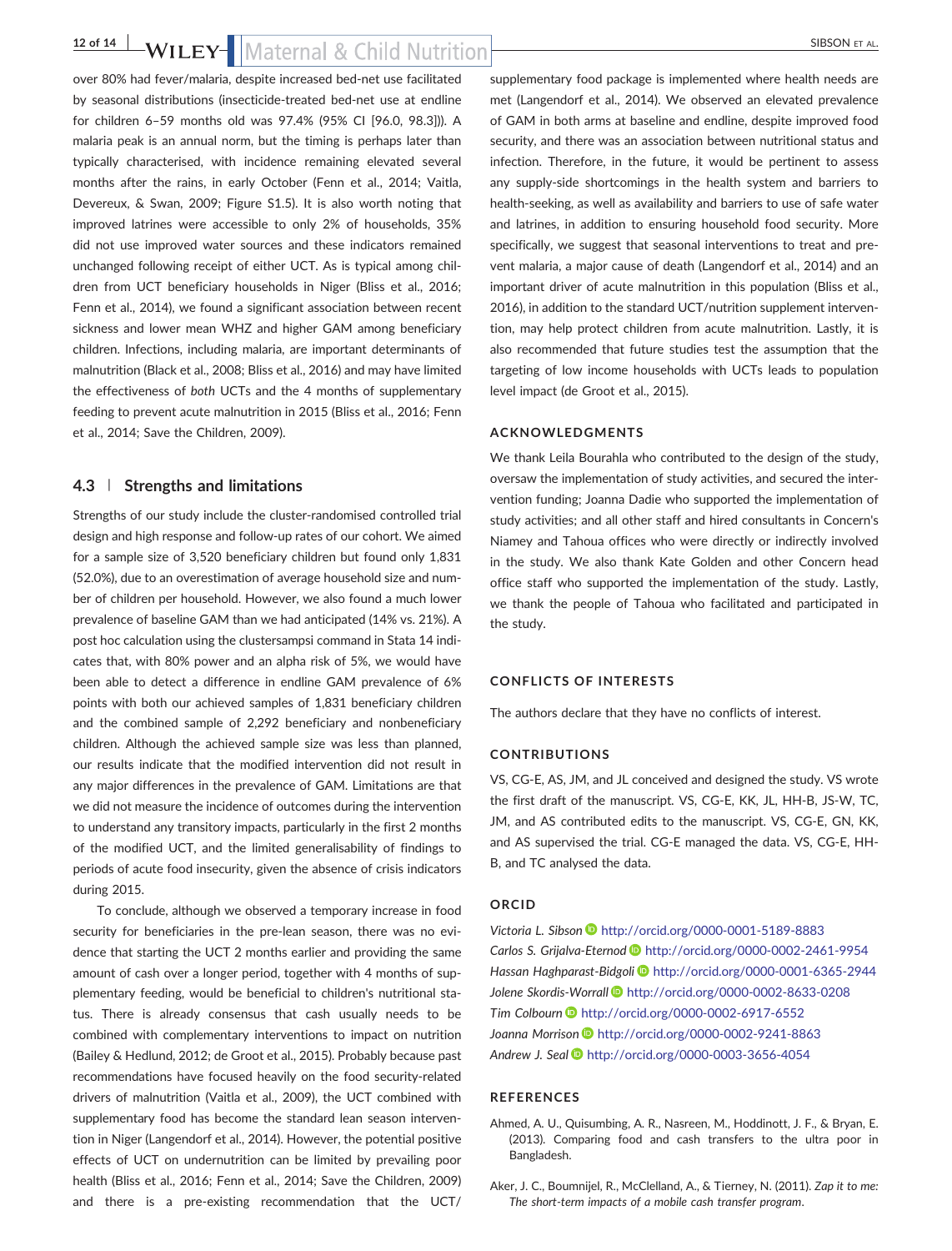- Aker, J. C., & Nene, M. (2012). Cash transfers, nutrition and household well‐being in Niger.
- Anonymous. (2012). Profils de Moyens d'Existence : Niger Zone Agro‐pastorale du département Tahoua.
- Arnold, C., Conway, T., & Greenslade, M. (2011). *Cash transfers literature review*.
- Bailey, S., & Hedlund, K. (2012). *The impact of cash transfers on nutrition in emergency and transitional contexts: A review of the evidence*.
- Bastagli, F., Hagen‐Zanker, J., Harman, L., Barca, V., Sturge, G., Schmidt, T., & Pellerano, L. (2016). Cash transfers: What does the evidence say? A rigourous review of programme impact and of the role of design and implementation features.
- Bhutta, Z. A., Das, J. K., Rizvi, A., Gaffey, M. F., Walker, N., Horton, S., … Black, R. E. (2013). Evidence‐based interventions for improvement of maternal and child nutrition: What can be done and at what cost? *Lancet*, *382*(9890), 452–477.
- Bilinsky, P., & Swindale, A. (2007). *Months of adequate household food provisioning (MAHFP) for measurement of household food access: Indicator guide: Food and Nutritional Technical Assistance Project, Academy for Educational Development*.
- Black, R. E., Allen, L. H., Bhutta, Z. A., Caulfield, L. E., Onis, M., & Ezzati, M. (2008). Maternal and child undernutrition: Global and regional exposures and health consequences. *Lancet*, *371*, 243–260.
- Blanford, J. I., Kumar, S., Luo, W., & MacEachren, A. M. (2012). It's a long, long walk: Accessibility to hospitals, maternity and integrated health centers in Niger. *International Journal of Health Geographics*, *11*, 15.
- Bliss, J., & Golden, K. (2013). The impact of cash transfers on dietary practices and nutritional status of children 6–23 months of age in the district of Tahoua, Niger.
- Bliss, J., Jensen, N., Thiede, B., Shoham, J., Dolan, C., Sibson, V., & Fenn, B. (2016). Factors associated with the risk of acute malnutrition among children aged 6 to 36 months in households targeted by an emergency cash transfer program. *Food and Nutrition Bulletin*, *37*(3), 387–400.
- Boudreau, T., Lawrence, M., Izmann, P., O'Donnell, M., Adams, L., & Holt, J. (2008). *The practitioners*' *guide to the household economy approach*
- Centre for Research on the Epidemiolgy of Disasters. (2015). EM‐DAT the international disaster database (Publication no. 20/01/2016). [http://](http://www.emdat.be/) [www.emdat.be/](http://www.emdat.be/)
- CILSS. (2015a). Sahel and West Africa ‐ Cadre Harmonisé analysis March/ May 2015. Retrieved from [http://www.fao.org/emergencies/](http://www.fao.org/emergencies/resources/maps/detail/en/c/283248/) [resources/maps/detail/en/c/283248/](http://www.fao.org/emergencies/resources/maps/detail/en/c/283248/)
- CILSS. (2015b). Sahel and West Africa ‐ Cadre Harmonisé analysis October/December 2015. Retrieved from [http://www.fao.org/](http://www.fao.org/emergencies/resources/maps/detail/en/c/350713/) [emergencies/resources/maps/detail/en/c/350713/](http://www.fao.org/emergencies/resources/maps/detail/en/c/350713/)
- CILSS. (2015c). Sahel et Afrique de l'Ouest ‐ Analyse régionale du Cadre Harmonisé Juin‐Août 2015. Retrieved from [http://www.fao.org/emer](http://www.fao.org/emergencies/ressources/cartes/detail/fr/c/296732/)[gencies/ressources/cartes/detail/fr/c/296732/](http://www.fao.org/emergencies/ressources/cartes/detail/fr/c/296732/)
- CILSS, FAO, FEWSNET, & WFP. (2014). Press release on the preliminary results of the 2014–2015 cropping season in the Sahel and West Africa [Press release]. *Retrieved from* [http://www.agrhymet.ne/eng/](http://www.agrhymet.ne/eng/PDF/PREGEC_PRESS%20RELEASE-Nov2014%20_EN_docx.pdf) [PDF/PREGEC\\_PRESS%20RELEASE](http://www.agrhymet.ne/eng/PDF/PREGEC_PRESS%20RELEASE-Nov2014%20_EN_docx.pdf)‐Nov2014%20\_EN\_docx.pdf
- Coates, J., Swindale, A., & Bilinsky, P. (2007). *Household food insecurity access scale (HFIAS) for measurement of food access: Indicator guide*. Washington: Food and Nutrition Technical Assistance Project, Academy for Educational Development.
- Crowe, S., Seal, A., Grijalva Eternod, C., & Kerac, M. (2014). Effect of nutrition survey 'cleaning criteria' on estimates of malnutrition prevalence and disease burden: Secondary data analysis. *PeerJ*, *2*, e380.
- de Groot, R. P., T. Handa, S. Ragno L.P. and Peterman A. (2015). Cash transfers and child nutrition: What we know and what we need to know.
- Fenn, B., Noura, G., Sibson, V., Dolan, C., & Shoham, J. (2014). The role of unconditional cash transfers during a nutritional emergency in Maradi region, Niger: A pre‐post intervention observational study. *Public Health Nutr*, 1–9.
- Fiszbien, A., & Schady, N. (2009). *Conditional cash transfers: Reducing present and future poverty. A World Bank Policy Reseach Report*.
- Hall, A., Oirere, M., Thurstans, S., Ndumi, A., & Sibson, V. (2011). The practical challenges of evaluating a blanket emergency feeding programme in northern Kenya. *PLoS One*, *6*(10), e26854.
- Hampshire, K., Casiday, R., Kilpatrick, K., & Panter‐Brick, C. (2009). The social context of childcare practices and child malnutrition in Niger's recent food crisis. *Disasters*, *33*(1), 132–151.
- Hampshire, K., Panter‐Brick, C., Kilpatrick, K., & Casiday, R. E. (2009). Saving lives, preserving livelihoods: Understanding risk, decision‐making and child health in a food crisis. *Social Science & Medicine*, *68*(4), 758–765.
- Harvey, P., Proudlock, K., Clay, E., Riley, B., & Jaspars, S. (2010). *Food aid and food assistance in emergency and transitional contexts: A review of current thinking*.
- Hayes, R. J., & Moulton, L. H. (2009). *Cluster randomised trials*. Boca Raton: Taylor & Francis.
- Hemming, K., & Marsh, J. (2013). A menu‐driven facility for sample‐size calculations in cluster randomized controlled trials. *The Stata Journal*, *13*(1), 114–135.
- Langendorf, C., Roederer, T., de Pee, S., Brown, D., Doyon, S., Mamaty, A. A., … Grais, R. F. (2014). Preventing acute malnutrition among young children in crises: A prospective intervention study in Niger. *PLoS Medicine*, *11*(9), e1001714.
- Leroy, J. L., Ruel, M., & Verhofstadt, E. (2009). The impact of conditional cash transfer programmes on child nutrition: A review of evidence using a programme theory framework. *Journal of Development Effectiveness*, *1*(2), 103–129.
- Manley, J., Gitter, S., & Slavchevska, V. (2013). How effective are cash transfers at improving nutritional status? *World Development*, *48*, 133–155.
- Maxwell, D., & Caldwell, R. (2008 ). *The coping strategies index: A tool for rapid measurement of household food security and the impact of food aid programs in humanitarian emergencies: Field methods manual*.
- McDonald, C. M., Olofin, I., Flaxman, S., Fawzi, W. W., Spiegelman, D., Caulfield, L. E., … Danaei, G. (2013). The effect of multiple anthropometric deficits on child mortality: Meta‐analysis of individual data in 10 prospective studies from developing countries. *The American Journal of Clinical Nutrition*, *97*(4), 896–901.
- Overseas Development Institute. (2015). *Doing cash differently: How cash transfers can transform humanitarian aid. Report of the High Level Panel on Cash Transfers*.
- Pega, F., Liu, S. Y., Walter, S., & Lhachimi, S. K. (2015). Unconditional cash transfers for assistance in humanitarian disasters: Effect on use of health services and health outcomes in low- and middle-income countries. *Cochrane Database of Systematic Reviews*, *9*, CD011247.
- Poulsen, L., & Fabre, D. (2011). *UNICEF emergency project Niger: Cash transfer for protection of blanket feeding, Maradi and Tahoua regions: Independent final evaluation*.
- Puett, C., Salpeteur, C., Lacroix, E., Houngbe, F., Ait‐Aissa, M., & Israel, A.‐D. (2013). Protecting child health and nutrition status with ready‐to‐use food in addition to food assistance in urban Chad: A cost‐effectiveness analysis. *Cost Effectiveness and Resource Allocation: C/E*, *11*(1), 27–27.
- Quisumbing, A., & McClafferty, B. (2006). *Using gender research in development: Food security in practice*. *IDEAS Working Paper Series from RePEc*.
- Save the Children. (2009). How cash transfers can improve the nutrition of the poorest children: Evaluation of a pilot safety net project in southern Niger
- Schady, N., & Rosero, J. (2008). Are cash transfers made to women spent like other sources of income? *Economics Letters*, *101*(3), 246–248.
- Sguassero, Y., de Onis, M., Bonotti, A. M., & Carroli, G. (2012). Community‐ based supplementary feeding for promoting the growth of children under five years of age in low and middle income countries. *Cochrane Database of Systematic Reviews*(*6*), 114.